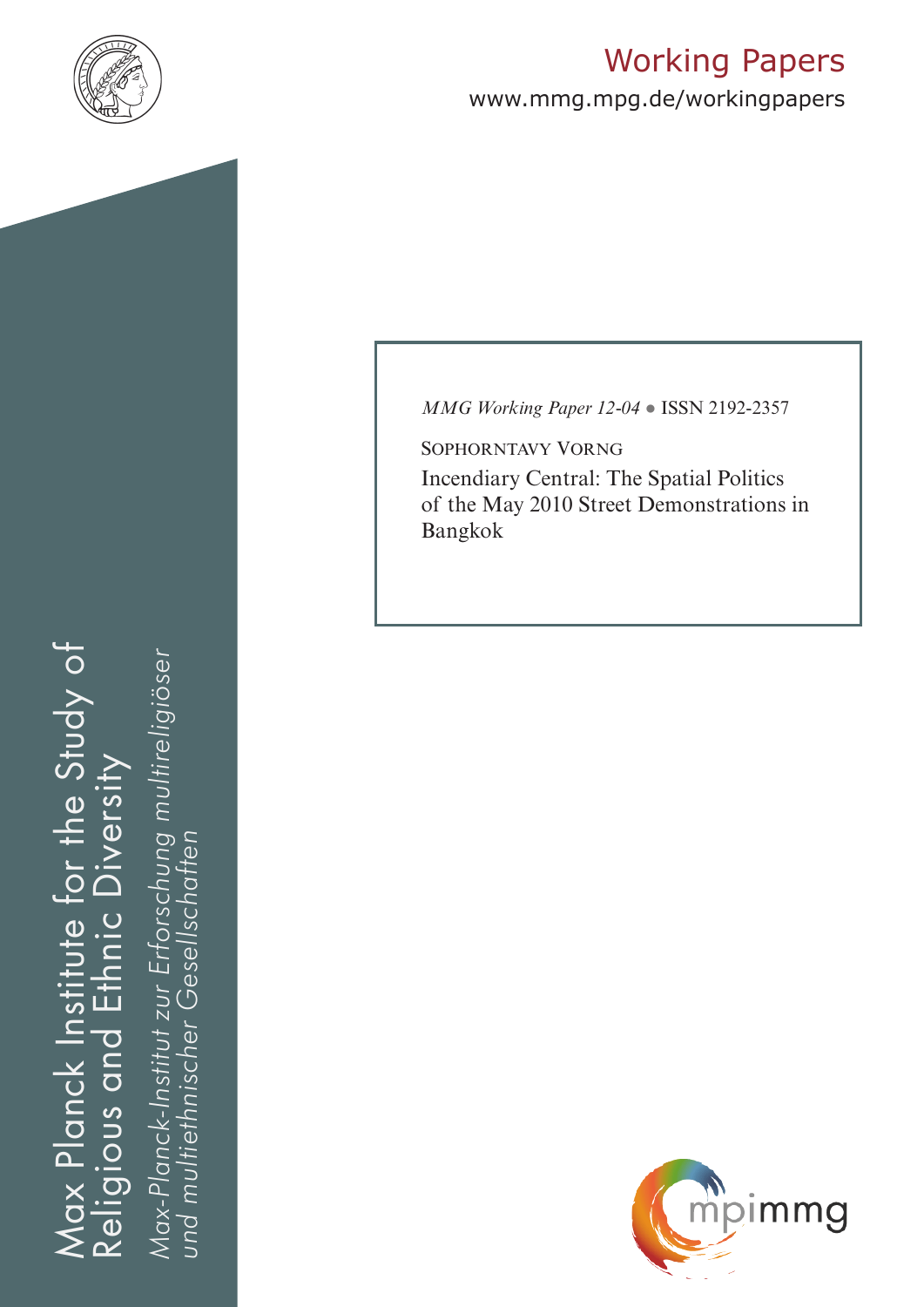Sophorntavy Vorng *Incendiary Central: The Spatial Politics of the May 2010 Street Demonstrations in Bangkok* 

#### MMG Working Paper 12-04

Max-Planck-Institut zur Erforschung multireligiöser und multiethnischer Gesellschaften, *Max Planck Institute for the Study of Religious and Ethnic Diversity* **Göttingen** 

© 2012 by the author

ISSN 2192-2357 (MMG Working Papers Print)

Working Papers are the work of staff members as well as visitors to the Institute's events. The analyses and opinions presented in the papers do not reflect those of the Institute but are those of the author alone.

Download: **www.mmg.mpg.de/workingpapers** 

MPI zur Erforschung multireligiöser und multiethnischer Gesellschaften MPI for the Study of Religious and Ethnic Diversity, Göttingen Hermann-Föge-Weg 11, 37073 Göttingen, Germany Tel.: +49 (551) 4956 - 0 Fax: +49 (551) 4956 - 170

**www.mmg.mpg.de**

**info@mmg.mpg.de**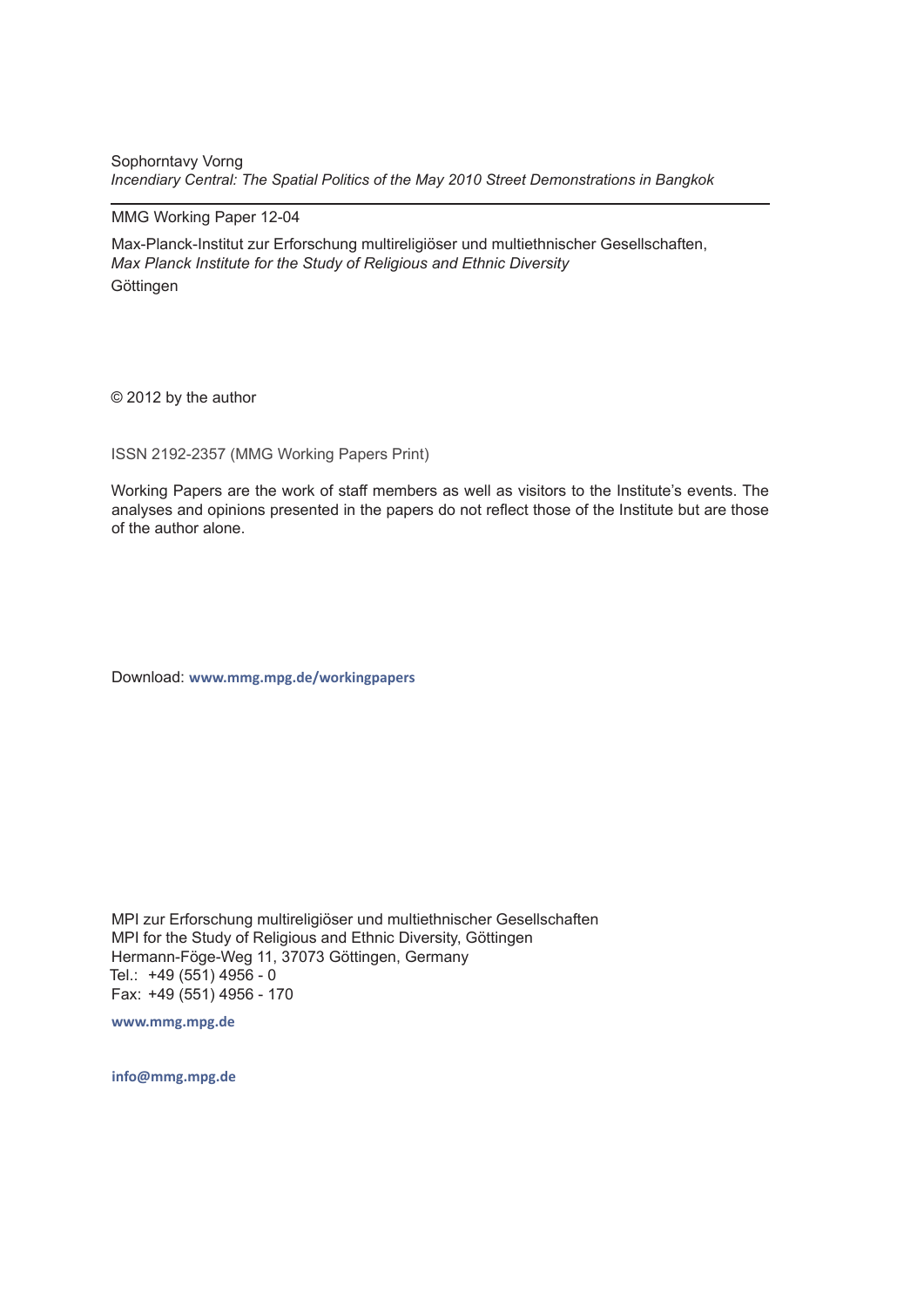# Abstract

In May 2010, anti-government demonstrators created a flaming inferno of Central-World Plaza – Thailand's biggest, and Asia's second largest shopping mall. It was the climactic close to the latest major chapter of the Thai political conflict, during which thousands of protestors swarmed Ratchaprasong, the commercial centre of Bangkok, in an ultimately failed attempt to oust Abhisit Vejjajiva's regime from power. In this paper, I examine how downtown Bangkok and exclusive malls like Central-World represent physical and cultural spaces from which the marginalized working classes have been strikingly excluded. It is a configuration of space that maps onto the contours of a heavily uneven distribution of power, and articulates a vernacular of prestige, wherein which class relations are inscribed in urban space. The significance of the red-shirted movement's occupation of Ratchaprasong lies in the subversion of this spatialisation of power and draws attention to the symbolic deployment of space in struggles for political supremacy.

# Author

SOPHORNTAVY VORNG received her PhD in 2009 from the Department of Anthropology, at The University of Sydney. She was a postdoctoral research fellow in the Department of Religious Diversity at the Max Planck Institute for Religious and Ethnic Diversity in Göttingen, Germany, from September 2009 to September 2011. Her research interests include consumption and stratification, social class and status, religion and political legitimation, the material and symbolic articulation of power relations in Southeast Asian cities, democracy and civil society in Thailand and Southeast Asia, and ethnographic methodology and social theory. **[sophorntavy.vorng@gmail.com](mailto:sophorntavy.vorng%40gmail.com?subject=WP_12-04)**

### Keywords

Bangkok, protest, space, class, politics, consumption, mall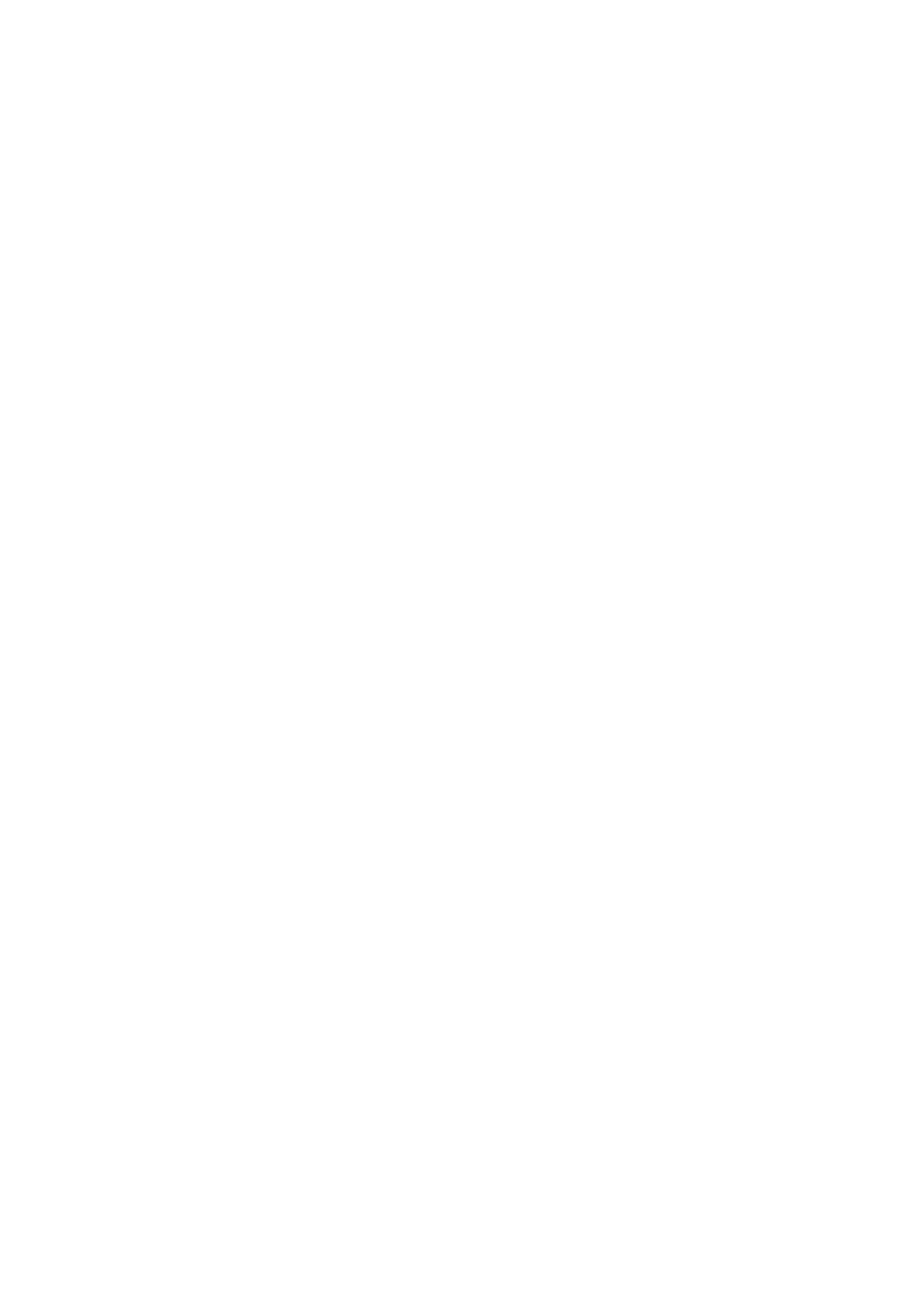# Contents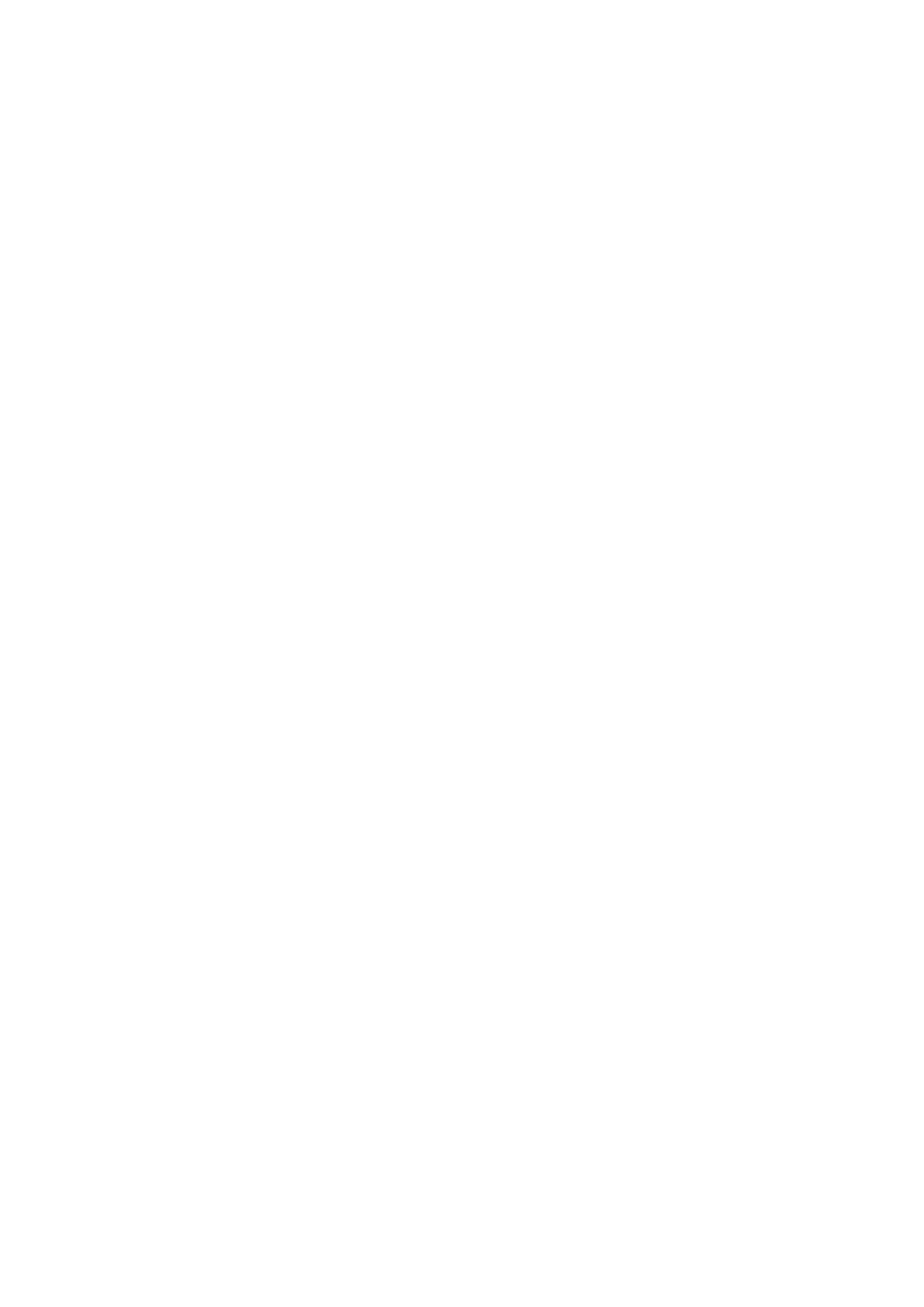# Introduction: The Burning Centre

In late May of 2010, billowing charcoal smoke rose from Ratchaprasong district in central Bangkok, casting a dark pall over the sprawling city. Much of it came from the flaming inferno of CentralWorld Plaza, Thailand's biggest, and Southeast Asia's second largest shopping mall.<sup>1</sup> What will likely become one of the most iconic images of the conflagration is a photo by Adrees Latif of Reuters featuring a huge golden head with the likeness of a female deity in a square in front of the mall, eyes seemingly wide with surprise as a tattered Thai flag fluttered pitifully overhead and the 500, 000 metre square complex blazed in the background (see Image A, Appendix). Yet, despite the violent military crackdown that ended the siege that paralysed central Bangkok for months, the political turmoil is far from over. After the crackdown, some of the departing demonstrators allegedly looted the mall and then set it alight. Hence, the crackdown was merely the climactic close to one chapter of the ongoing conflict, during which thousands of red-shirted anti-government protestors who were part of the UDD ('United Front for Democracy Against Dictatorship') political movement,<sup>2</sup> many of them from the impoverished, ethnically Lao, Northeastern 'Isaan' region of Thailand, swarmed the commercial centre of Bangkok in an ultimately failed attempt to oust the regime of Abhisit Vejjajiva (the Prime Minister at the time) from power.

The UDD formed in 2006 in protest against the military coup that deposed the controversial telecommunications billionaire Thaksin Shinawatra, whom many of the rural and urban lower and working classes in Thailand supported for his populist pro-poor policies. Since then, they have held mass rallies that are attended by up to tens and thousands of people and are often extending for several months at a time, as in 2008, 2009, and again in 2010. Many of the demonstrations were counter-rallies against those of the opposing yellow-shirted People's Alliance for Democracy (PAD) movement, which is seen to be a primarily urban middle class movement allied with right-wing establishment forces and Abhisit's Democrat party (although of course the constituency of the movement is far more complex than this and deep factions

<sup>1</sup> Arsonists also targeted the Stock Exchange of Thailand, the Metropolitan Electricity Authority and Metropolitan Waterworks Authority, the Office of the Narcotics Control Board, numerous branches of Bangkok Bank, Siam Paragon shopping complex, and dozens of other commercial sites.

<sup>2</sup> The 'red-shirt' movement is officially known in Thai as *Naew Ruam Prachaathiphatai Toor Taan Phadeetkaan Haeng Chaat* (Nor Phor Chor). In English, they were formerly known as 'The Democratic Alliance Against Dictatorship' (DAAD).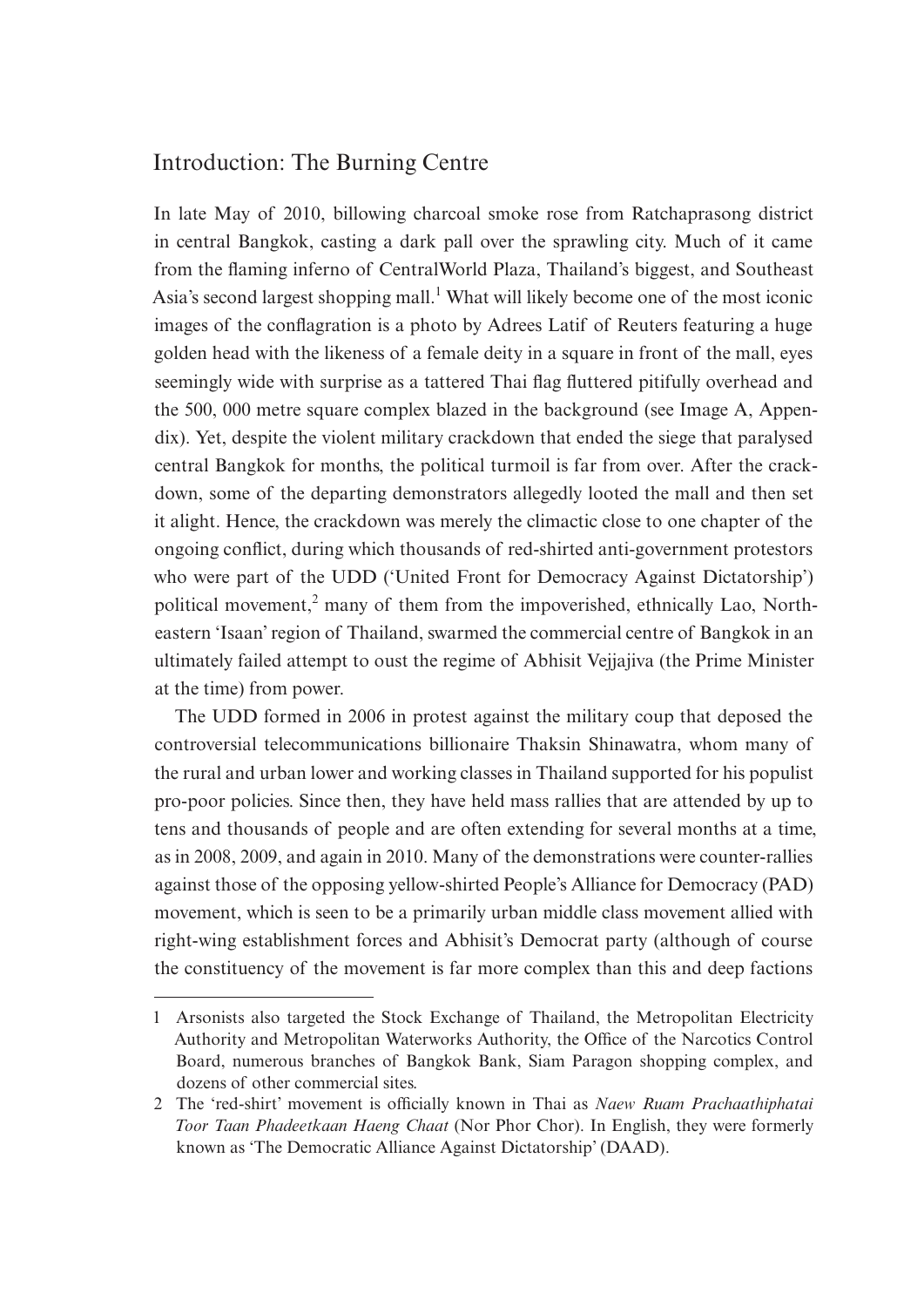within the PAD have becoming increasingly evident of late). The 2010 UDD protests began in mid-March immediately after the seizure of 46.37 billion baht (1.4 billion USD) from Thaksin's assets (totalling USD 2.2 billion) by the Supreme Court after it found him guilty of a conflict of interest during his 2001-2006 rule as Prime Minister. Accusing Abhisit's coalition government of coming to power through illegal means, the UDD was also agitating for fresh elections.<sup>3</sup> As Ockey (2009) suggests, the developing culture of street politics parallels and may even come to rival parliamentary politics in Thailand. In addition to hurting Thailand's international image as a stable and functioning democracy, the rallies, which have punctuated the political turmoil of the last several years, have taken a severe economic toll. They have also deepened a variety of fractures within Thai society itself. It is, therefore, essential to focus analytical attention on the dynamics driving Thailand's continuing street demonstrations.

Against the backdrop of a severely hierarchical relationship between urban and rural Thai society, the gaping social and structural disparities drive the grievances of protestors on either side of the conflict. What makes the Red Shirts' move to occupy the area – and this particular episode in Thai political history – compelling, is that Ratchaprasong is not just a 'commercial district', and CentralWorld Plaza is not just a 'shopping mall'. Ratchaprasong, in conjunction with the adjacent district of Pathumwan (known popularly as Siam), as well as the nearby Silom business district, comprises a crucible of shopping malls, luxury hotels and skyscrapers in central Bangkok. The area manifests, materially and symbolically, Thailand's intense economic development in the latter decades of the twentieth century. In short, these upmarket districts, as well as the landmark exclusive malls that define them as such, including CentralWorld Plaza, Siam Paragon, and the Emporium, are representative of the physical and symbolic spaces from which the urban and rural working classes have, to date, been strikingly excluded. They are a physical and symbolical spatial reflection of the broader context of the economic and social marginalisation experienced by Thailand's working classes, who have not capitalised anywhere near as profitably – to say the least – from the economic boom (that began in the 60s and 70s) as the Bangkok-based elite and middle classes. Unsurprisingly, they also most heavily bore the burden of the 1997 financial crisis (see Pongpaichit<sup>4</sup> and Baker 2000).

<sup>3</sup> After a series of failed negotiations, the violent military crackdown on UDD protestors in 2010, and consistent pressure on Abhisit's government, an election was held in July 2011. The election results were in favour of the UDD, with the Democrat party losing control over parliament to the Pheu Thai party, helmed by Thaksin's sister Yingluck Shinawatra, the first female Thai Prime Minister in history.

<sup>4</sup> Thai authors are cited by first names according to convention.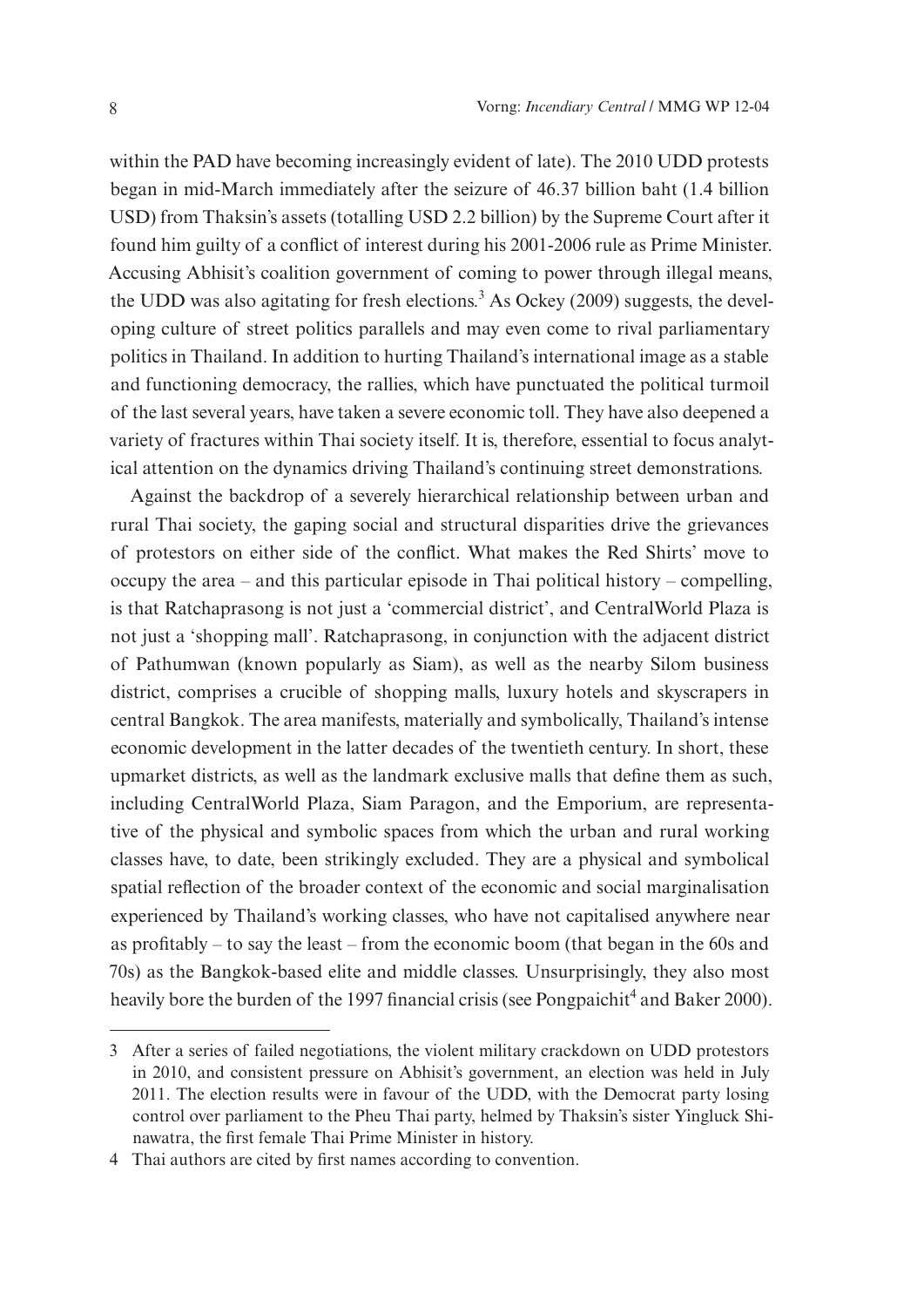This paper is based on approximately 20 months of ethnographic fieldwork in Bangkok between 2005 and 2007 as well as during December 2009, January 2010 and January 2011. I show how individuals, who are marked as being poor, lower class, or of rural origins, either choose to avoid, or are forcefully kept out of elite city spaces such as exclusive shopping malls, restaurants, hotels, clubs, and the like. These very same spaces are where the Red Shirts' political opponents, the yellow-shirted PAD movement, spend a great deal of their social lives. Abhisit is perceived to favour this movement, which is composed to a high degree of upper and middle class Bangkokians. Many such individuals expressed anger and dismay over the arson attacks on the popular CentralWorld Plaza by the Red Shirts, who have been depicted by yellowbiased media during the course of the conflict as being ignorant, uneducated, and gullible country bumpkins having political mandates of little worth.

Much of CentralWorld Plaza had re-opened by the end of September 2010. However, visiting Ratchaprasong in January 2011, it felt to me like a completely different space; all of the previous glitz and glamour was marred by the ongoing reconstruction and the empty dirt lots left behind by the fires as well as by ongoing rallies (there had been another one held by the Red Shirts on January 9, 2011). The assault on the centre had made its mark. In the aftermath of the demonstrations, I caught wind of rumours – unverifiable, of course – from a number of informants that the Red Shirt protestors had threatened not only CentralWorld Plaza, but also Siam Paragon, which is the other luxury mall in the area. Siam Paragon is practically adjacent to CentralWorld and directly opposite of Siam Square, which was also the site of arson attacks, but had managed to remain largely unscathed. Apparently both malls had been approached with the demand to pay 100 million baht (over 3.3 million USD) or see their complexes looted and burned. Siam Paragon had allegedly complied with the demand, while CentralWorld had not. Another rumour that swirled included the question of why the bulk of the fire damage had hit the older, less popular parts of the complex (with the exception of the newly renovated Zen department store, which looks set to reopen later in 2011), while the newest sections had escaped destruction. The question also arose as to why authorities were so slow to put out the fires once they had started. Furthermore, it had been speculated that the Chirathiwats, the Sino-Thai family conglomerate heading Central Group, who owns and operates CentralWorld Plaza, had probably received more in insurance money than the burntdown sections of the mall were actually worth.

Opponents of the Red Shirt movement had yet more to gain from the attack on CentralWorld Plaza, which played right into and compounded pre-existing negative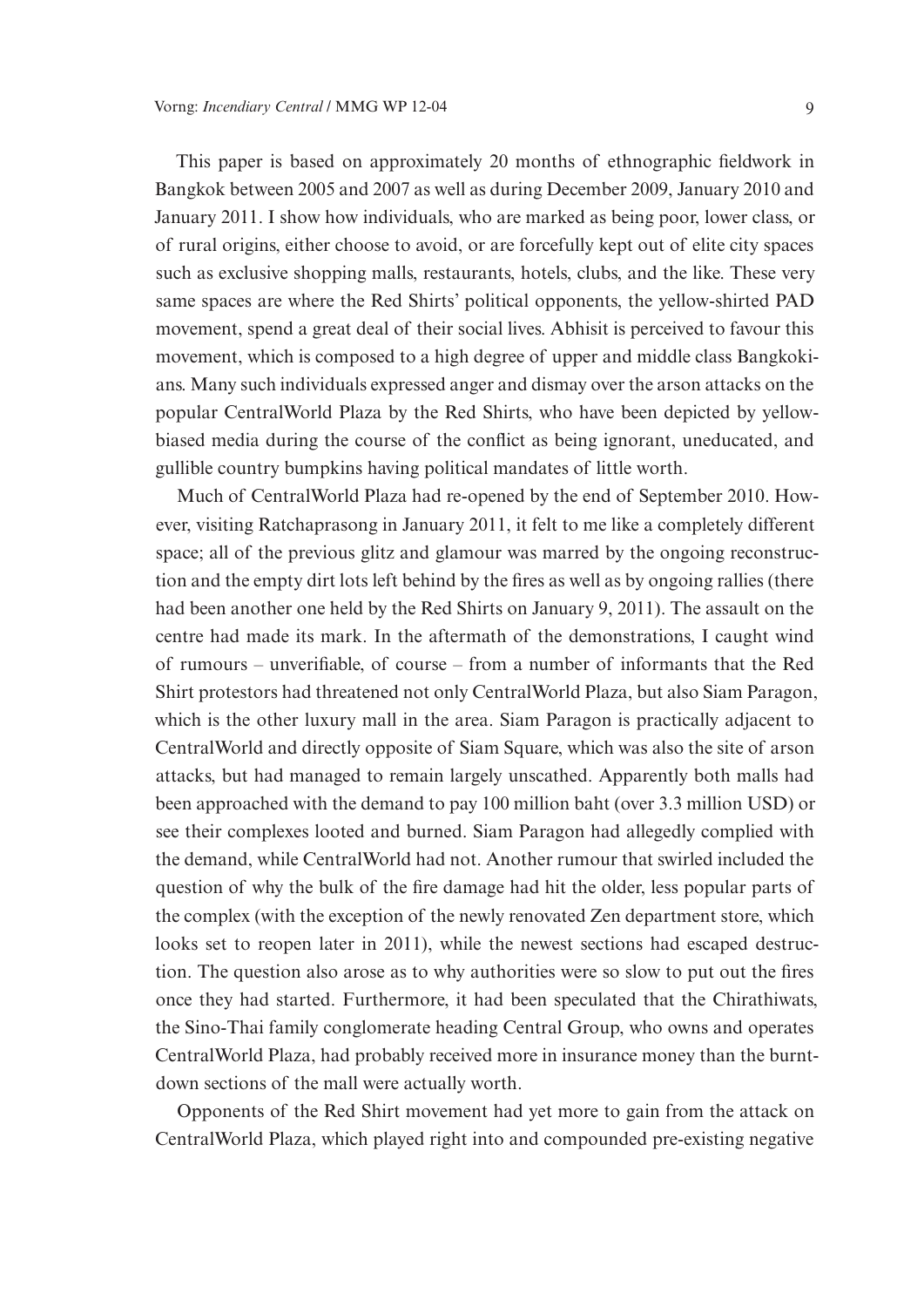perceptions of the UDD and its members, as being violent and unscrupulous. These images are reflected in a cartoon in the March 29, 2010 edition of the ASTV-Manager Daily newspaper (founded by core PAD leader Sondhi Limthongkul), which depicted the red demonstrators as water buffalo that were led by ex-PM Thaksin Shinawatra and congested Bangkok's streets in lieu of the usual snarled traffic (see Image B, Appendix). Such intensely negative stereotypes of Isaaners are pervasive in everyday life in Bangkok, to the extent that even middle class Bangkokians with darker skin can be subject to the same prejudices in spatial contexts in which Isaaners are not seen to belong. As we will see, spatiality in Bangkok is inflected with tones of class and ethnic difference.

# Spatial Hierarchies and the Urban-Rural 'Divide'

The maintenance of both real and figurative boundaries of urban space is a symptom of the deeper social divisions that play out along the regional fault lines, which have also come to define the discourses and dynamics of the political crisis.<sup>5</sup> Bangkok and the Southern provinces, as political strongholds for the Democrat party, have come to be allied with the Yellow Shirts. Thaksin's home province of Chiang Mai is in the North, where as a 'local', he enjoys a great deal of popular support. More importantly, however, the rural Northeastern provinces were the source of even stronger voter support, because their residents welcomed the long overdue attention that the Thaksin regime directed to their economic marginalisation. Accordingly, the conflict is typically construed as a modern-day class struggle that is based on an urban-rural 'divide', between the Bangkok-based PAD (which is invariably characterised as an 'urban middle class' movement) and Thaksin's 'rural working class' supporters.

<sup>5</sup> Thailand is roughly divisible into four main regions with different topographies, dialects, ethnic groups, customs, and cultural patterns. The Central (*phaak Klaang*) lowland or valley region has always been the traditional seat of power, and all three capitals of the Thai civilization, Sukhothai, Ayutthaya, and Bangkok, have been located here. The North (*phaak Neua*) is known for the ancient Lanna Kingdom that once dominated the area, as well as the many hill tribes that populate the border provinces. The Northeast (*phaak Isaan*), is majority ethnically Lao, although it is also home to some tribal minorities. The South (*phaak Tai*), which is the site of the insurgency has always been distinguished by its large numbers of Muslims and the widespread use of the Yawi language (which is a Malay dialect).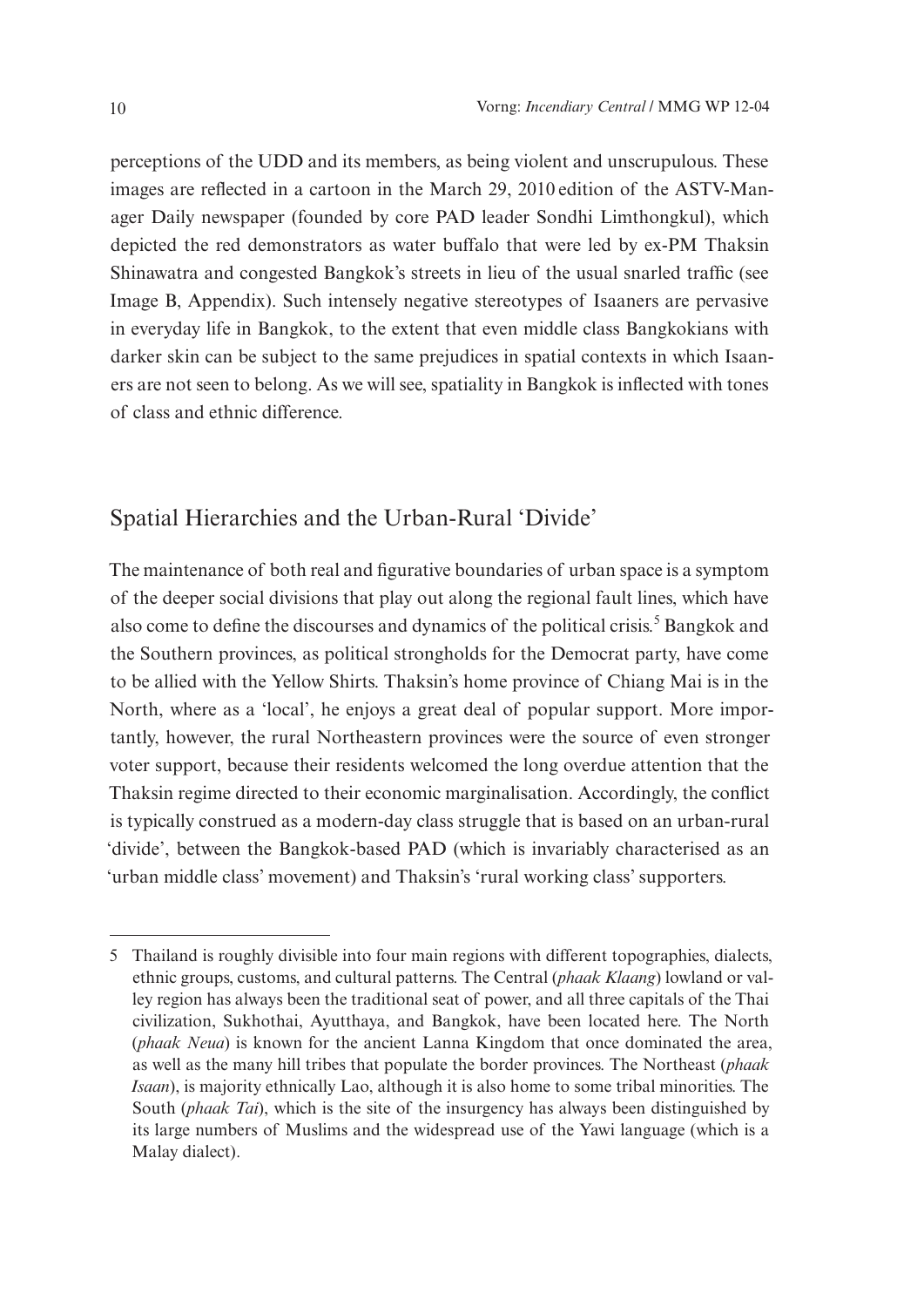The Thai class structure in premodern times was characterised by an elaborate system of status differentiation called *sakdina,* which originated early in the Ayutthayan Era (approximately 1350-1767 CE). Society was divided into four main categories of people, in descending order of status. There was an upper stratum of *naai*, comprised of princes and royalty (*jao*). Below the *naai* were members of an aristocratic nobility (*khunaang*). Beneath the *naai* were *phrai* (commoners), followed by *thaat* (slaves) (Akin 1979:28-29; Hewison 1989:134-135; Loos 2006:35; Dhiravegin 1990:192).<sup>6</sup> The *sakdina* system was abolished after the 1932 Revolution and the shift from absolute to constitutional monarchy, although remnants of the former remain in the current Thai class system. Recently, the red-shirts have taken to using symbolic language, evocative of the oppression of the *sakdina* era, in order to characterise the conflict, referring to themselves as the *phrai* ('commoners') who are challenging the oppression of the *ammat* class.<sup>7</sup>

The significance of the Ratchaprasong street demonstrations is additionally illuminated through exploring the nature of the urban-rural divide and everyday spatial divisions in Bangkok. The notion that 'space is a construct of power relations' (Askew 2002:6) is a pervasive one in the anthropological literature on space and place. Thus, for instance, Caldeira (1999:102) asserts that urban space configurations often highlight social as well as physical boundaries:

Cities are…material spaces with relative stability and rigidity that shape and bound people's lives…in the materiality of segregated spaces, in people's everyday trajectories, in their uses of public transportation, in their appropriations of streets and parks, and in their construction of walls and defensive facades, social boundaries are rigidly constructed.

#### Caldeira (1999:324) further suggests that:

When boundaries are crossed in this type of city, there is aggression, fear, and a feeling of unprotectedness; in a word, there is suspicion and danger…for some, the feeling of exclusion is obvious as they are denied access to various areas and are restricted to others. Affluent people who inhabit exclusive enclaves also feel restricted; their feelings of fear keep them away from regions and people that their mental maps of the city identify as

<sup>6</sup> Each category carried privileges that increased in correlation with an individual's *sakdina* marks. All unregistered *phrai* were required to perform *corvee* labour for six months a year. The political strength and wealth of the nobles was built upon the material support, labour and services of their *phrai* (Akin 1979:35,39).

<sup>7</sup> *Ammat* is a word which was used to refer to government officials or bureaucrats, but in this sense refers to the socially and politically privileged elite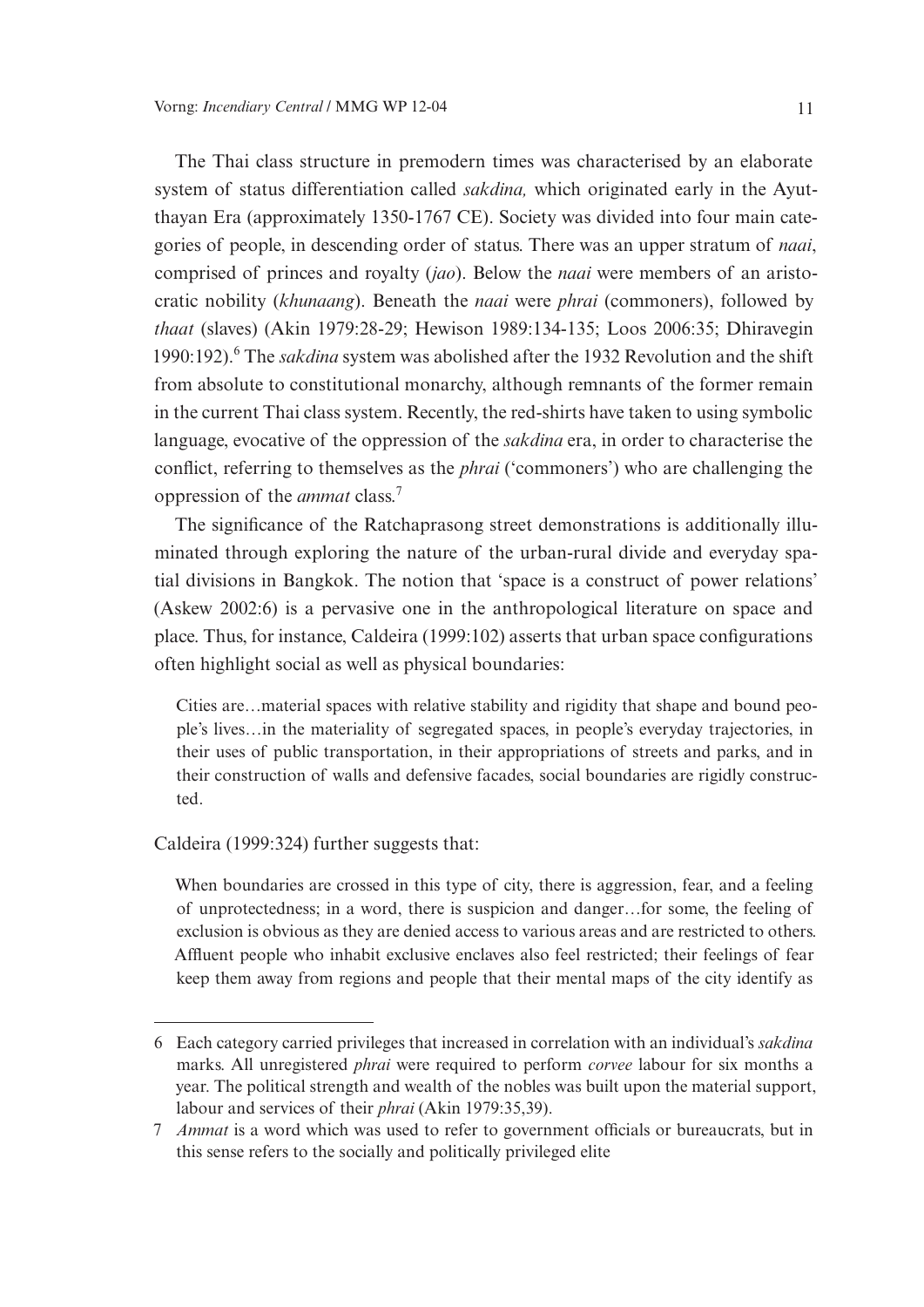dangerous' (See also Falzon 2003, Pow 2007, and Leisch 2002 for studies of gated communities in Bombay, Shanghai, and Indonesia, respectively).

Low (1999:7) extends this idea of boundaries into a metaphor of the 'the divided city', in which barriers of race and class are encoded in everyday narratives of 'uptown' and 'downtown', 'upscale' and 'ghetto'.

In such a deeply stratified society as Thailand, it is not entirely unexpected that the configuration of space in Bangkok follows the contours of the heavily uneven distribution of power. Yet, this is all the more compounded by a deep connection between space and power, in which the city and the urban is privileged, while the rural is positioned away from the centre and is seen as inferior. The subversion of these spatial hierarchies has taken on a potent political force, and the red-shirt's demonstration in Ratchaprasong was an act that conveyed their message to an audience of Yellow Shirt, middle and upper class opponents and foreign media with superbly maximal efficacy. It indicates that they are no longer willing to easily accept pervasive societal injustices, such as lack of educational and employment opportunities, or discrimination against poor and rural Thais.

However, the 'urban-rural divide' is both more exaggerated, and more complex than is usually portrayed. Whilst the majority of Thais live in rural areas, no place is more representative of the structural inequalities that exist between Bangkok and rural Thailand, than Isaan, which is the poorest region in the country. It is comprised of nineteen provinces in the Northeast of the country, and hosts approximately a third of the total population (Miller 2005:96; see also Mills 1999). Nevertheless, it may be more productive to conceptualise the relationship between Bangkok and Isaan in terms of a spatial hierarchy, rather than as a dichotomy or difference, as is the usual depiction of the urban-rural 'divide'.

Historian Thongchai Winichakul (1994:79) has suggested that in premodern Thai, 'the political sphere could be mapped only by power relationships, and not by territorial integrity' in indigenous concepts of power and space. Furthermore, in a discussion of Muang (Northern Thai) indigenous space, Davis (1984:81) elucidates that 'political space…is classified according to distance from the centers of culture and political power, along a continuum from the towns, through the villages, and into the forested wilderness'. Within this system of social differentiation, townspeople enjoyed more prestige than country people; the latter were expected by law to give way to the former when the two crossed paths (Davis 1984:82). Hence, instead of viewing it *only* as a structural 'divide', we might also consider the relationship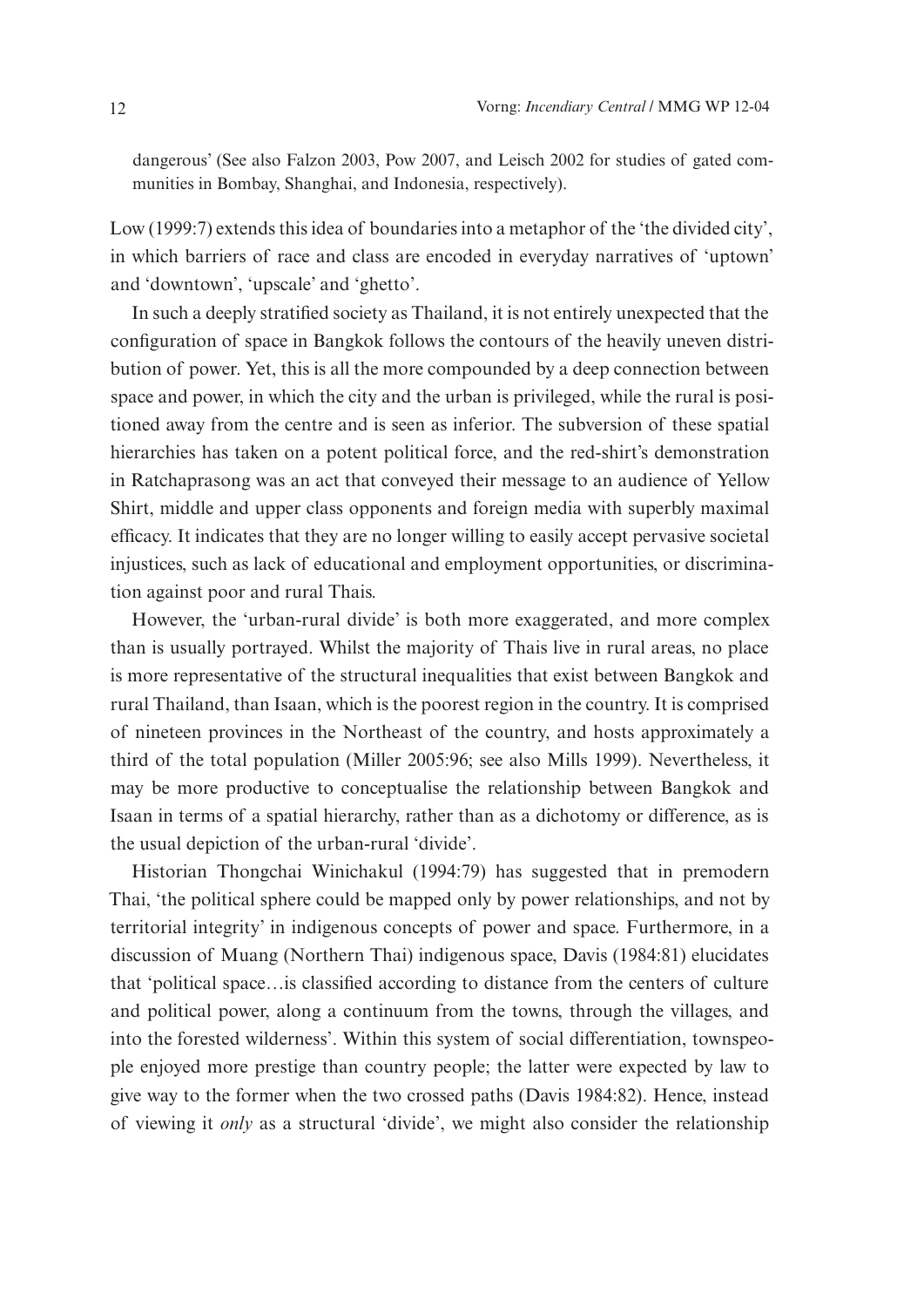between Bangkok and rural Thai society within the framework of indigenous concepts of the spatialisation of power relations.

In more recent times, the heavily increased emphasis on consumption and material wealth in Bangkok resulting from the intense economic growth of the latter decades of the twentieth century, juxtaposed against the striking poverty of the Northeast, has only further exacerbated this dynamic. This is expressed in the pervasive and frequently pejorative discourse of *baan nork. Baan nork,* must be distinguished from the more neutral terms used to describe rural people and places (normally involving the noun *chonabot*), which is a combination of the Thai word for 'house' or 'village', and the word for 'outside'. *Baan nork* is not just a spatial description of the remote backwaters of Thai society, which most people conceive of as 'upcountry'; it is everything stereotypically negative that derives from undistinguished origins, including being poor, backwards, slow, naïve, rough, and unrefined. Not all of the Bangkokians with whom I spoke referred to Isaaners by the terminology of *baan nork*. Some would not explicitly admit that they harboured these opinions. Many of those who did, recognized that it was not the 'politically correct' outlook to have. Nevertheless, urban superiority is profoundly entrenched, and Isaan people are not merely considered 'different', they are also considered to be inferior.

As O'Connor (1988:253) points out, 'Bangkok and the Bangkok elite rule a powerful and elaborate hierarchy…of wealth and style expressed in a person's clothes, car, house, ideas, and education'. Mills (1999:19) additionally observes that 'Bangkokbased styles and images of conspicuous consumption permeate Thai society and serve as standards of prestige and success that residents of villages like Baan Naa Sakae [one of Mills' field sites in Isaan] find as difficult to ignore as they are to emulate'. Discussing the widespread consciousness and desire for being *thansamai* (modern or 'up-to-date'), Mills (1999:12) argues that 'among people at all levels of contemporary Thai society…the commodified signs and symbols of *thansamai* consumption and display [are] increasingly essential markers of individual, household, and/or community claims to status among both village and city dwellers'. In other words, in Thailand, the markers of class distinction (Bourdieu 1984) are very much embedded in cultural notions of the urban.

Furthermore, as opportunities for education and employment in the countryside are severely limited in comparison to those available for Bangkokians, many rural people seek better prospects in the city (see also Mills 1999:44-46). As a result, the lowest prestige and lowest paying jobs in Bangkok are filled predominantly by unskilled workers from Isaan. Yet, performing menial work in Bangkok still offers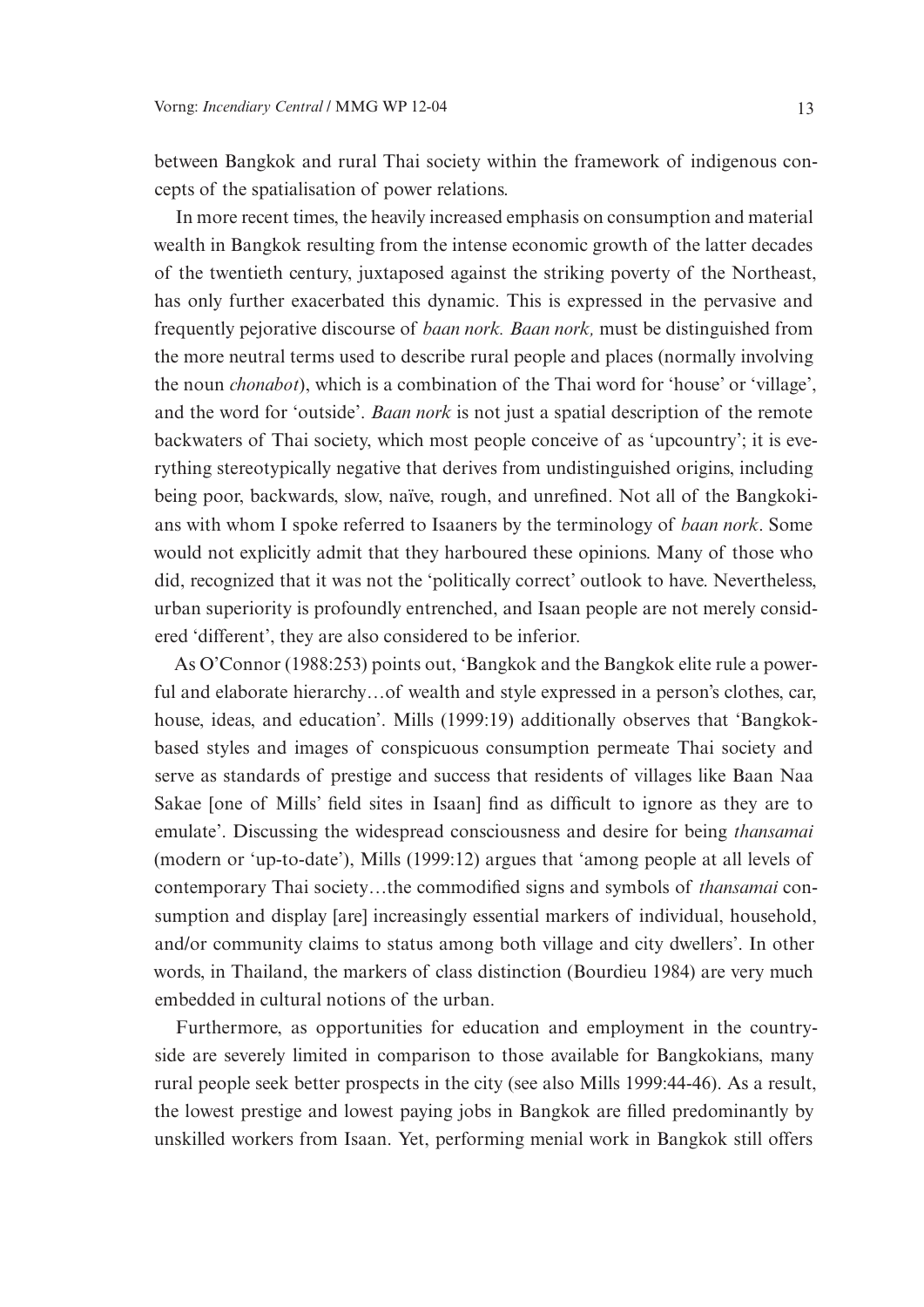a substantially higher income than working in upcountry areas, which explains its appeal for rural labour migrants. Consequently, most of the Isaan people with whom Bangkokians come into contact, work in unskilled jobs in the service as well as industrial, and construction sectors. As such, while the notion of having servants may conjure up images of fabulous fortunes or blue-blooded privilege for Westerners, it is relatively normal for even moderately well off households in Bangkok to hire domestic servants. The inferior status of domestic servants is displayed in the terminology used by employers to refer to these workers, such as *khon chai* (literally, 'person who is used' to refer to a maid), *dek rapchai* (child servant), *luuk jaang* (employee), and *dek* (child) (Raya 2004:519). Interacting as equals with individuals from a much lower class, like a domestic servant, would result in loss of 'face' and would also constitute 'inappropriate' status behaviour.

Additionally, native and long-time residents of Bangkok find it is easy to pick out upcountry newcomers. Bangkokians tend to have little patience with such newcomers, who make an easy target with existing imperatives to communicate one's own social status by establishing one's superiority in relation to others. Here, the metaphorical frog in a coconut shell ('kop nai kalaa', a local idiom describing someone who has had limited life experiences and a sheltered existence) transmogrifies into the proverbial fish out of water. Many Bangkokians I spoke with related stories of some *baan nork* person they saw somewhere*,* who obviously did not know the ways of the city. Such knowledge includes ideas of how to negotiate the perpetual motion of escalators, make the death-defying dart across multi-laned roads, navigate the mazelike public transport system, eat at a proper restaurant, use a sit-down toilet, or dress to blend in at the fancy mall.

Education is another basis for urban-rural status differentiation. When I asked Arun, a Bangkokian from an elite family, how he perceived the rural provinces, he replied, 'the provinces are where dumb Thai people come from'. Laughing, he assured me that he was kidding. Arun's attempt at humour was an attempt to capture the prevailing attitude, and he explained, 'I feel that's a perception lots of people have'. As another Bangkokian, an entertainer from an upper middle class family explained, 'the best schools are here, the best universities are here, so you assume…that people from upcountry are more stupid'. Additionally, Bangkok's crisp *phaasaa klaang* (central Thai dialect) is the official language of education and governance, and therefore, the one that carries the most social capital. While all formal schooling is conducted in central Thai, and most Thais from the provinces that I encountered who were living in Bangkok spoke *phaasaa klaang,* they often did so with an accent that distin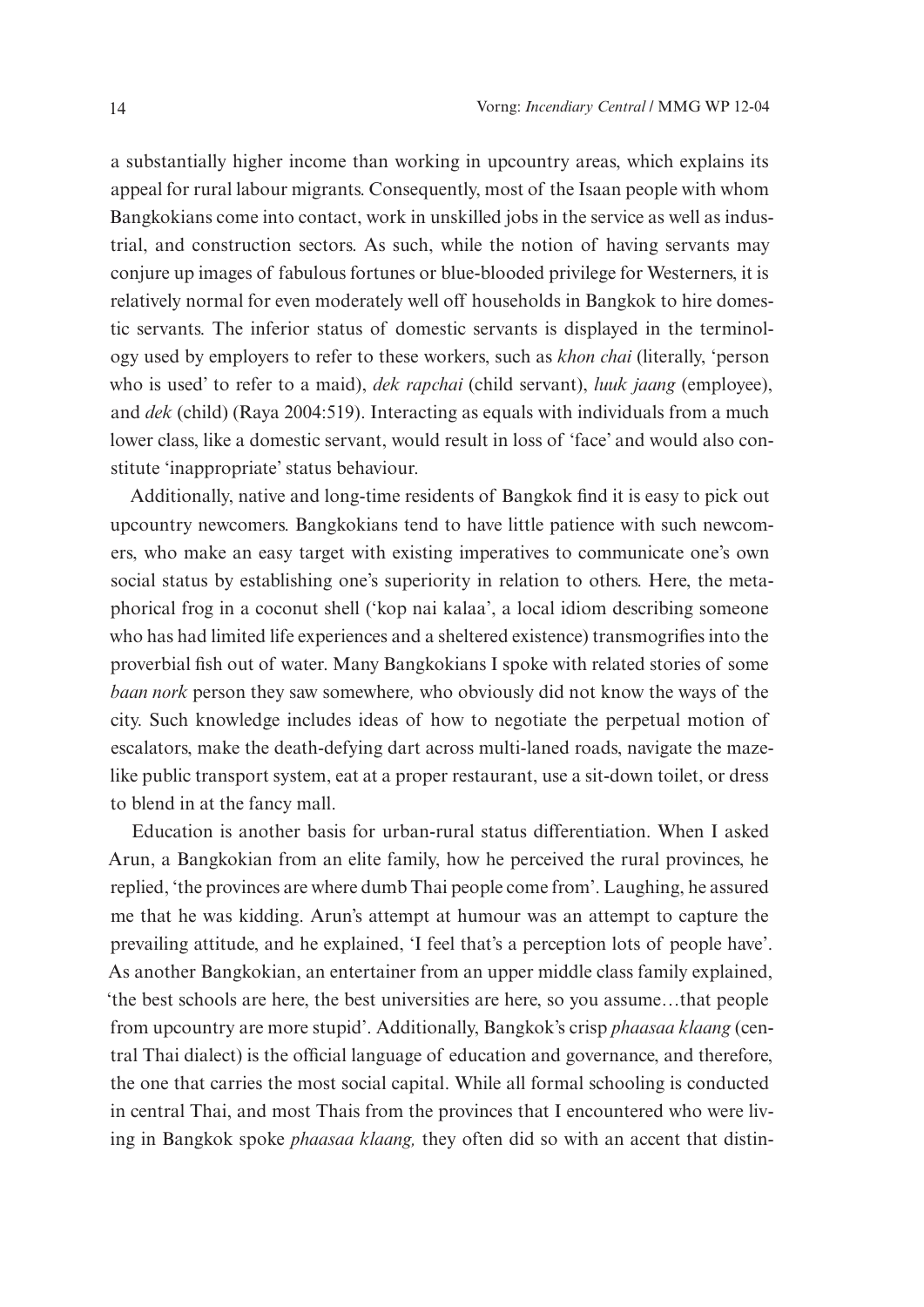guished them from native Bangkokians. This is especially the case for Southerners and Isaaners, who have highly distinctive accents. Thus, mastering central Thai, and the city accent, endows social status and shows that one belongs to the urban milieu.

Perhaps as a partial result of its large ethnic Chinese population, Bangkokians are also often associated with having pale skin. From my experience of living in Bangkok, however, not all – or even the majority of  $-$  Bangkokians are truly 'pale', although many are discernibly lighter than Isaaners and Southerners. Countless television commercials, print advertisements, and billboards promote the whitening lotions that fill the shelves of supermarkets, chemists, and cosmetic departments. More invasive whitening treatments are also available in clinics and hospitals across the city. Thai language websites offer a myriad of posts, threads, and indeed, whole forums dedicated to the whitening products that work the best. In Thailand, the relentless pursuit of perfectly milky-toned skin is another way of distancing oneself from the status-diminishing associations of darker skin colour, economic marginalization, and rural origins.

# Segregation of Urban Consumption Space

Until fairly recently, with the establishment of convenience stores and hypermarkets in provincial towns, markets and shop-houses were the main venues of consumption in provincial or rural areas. Hence, a sense of ease and familiarity with shopping malls is another indication of a 'sophisticated' urban lifestyle and a particular class *habitus* (Bourdieu 1984). In other words, it functions as a status distinction to position urban and rural individuals in relation to one another in another expression of the cultural spatial hierarchy. In Bangkok, there exists a striking division between elite space and non-elite space, which can also be known, in the pervasive Bangkokian colloquialism, as *hi-so* ('high society') and *lo-so* ('low society') space, respectively. Certain malls in downtown Bangkok, like Central Chit Lom or Siam Paragon, are known as prestigious and *hi-so* not only because of their marketed images and expensive merchandise, but because people dress up ('taeng tua dii') to go there, and adhere to more rigid codes of conduct than at a place marked as *lo-so*.

Street stalls and restaurants, hawkers and markets (aside from the *hi-so* ones mentioned above) are all considered *lo-so*. Hypermarkets, while technically similar to malls, are *lo-so*, because of their high accessibility in terms of both price and environ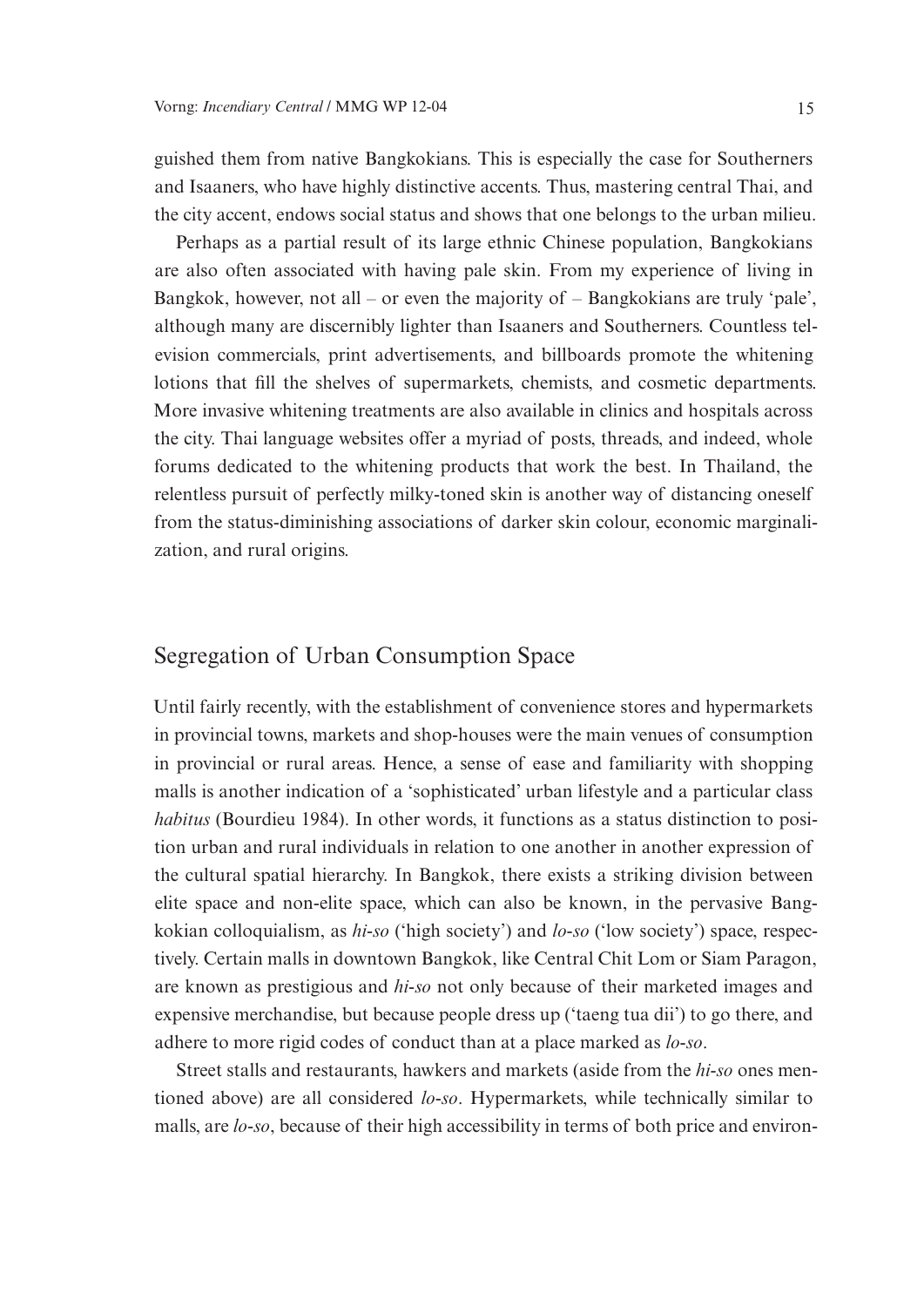ment. Lower- and middle-tier malls, like the branches of The Mall in the outskirts of the city, or Mahboonkhrong Centre in downtown Bangkok, might also be described as *lo-so* for the same reason. The same is true for scores of less famous malls found across the city. In these less exclusive malls, as in hypermarkets and markets, patrons need not fixate on personal presentation and comportment to the degree required in more upmarket malls.

If crowded *hi-so* enclaves attract patrons by virtue of their allusions to exclusivity, status and prestige, *lo-so* venues are filled by virtue of the fact that the vast majority of people, who are neither part of, nor pretend to be part of the Bangkok elite, engage in everyday consumption in such places. For many Bangkokians, *lo-so* space – the street restaurant, the cheerful but basic drinking hole, the less prominent mall, or the market or shophouse – is part of the fabric of everyday life, and is undistinguished (in a class sense). Furthermore, within the same locality, space can be further divided into enclaves of *lo-so* space, as well as elite, *hi-so* space. Thus, for instance, even with all the *hi-so* restaurants, malls, bars, clubs, and boutiques in the affluent Thong Lor district of Bangkok, there is a lively hawker centre at the mouth of Soi Thirty-Eight, where people order food from street stalls and eat at steel tables and weather-worn chairs. It is also not simply a question of pollution or 'matter out of place' (Douglas 1966; see also Raya 2004, and Brody 2006). Rather, for Bangkokians, a market or other *lo-so* space is clearly hierarchically distinguished from that of a *hi-so* one, such as an upmarket mall. This, in turn, has ensuing political ramifications. As Caldeira (1999:325) argues,

Contemporary cities which are segregated by fortified enclaves are not environments which generate conditions conducive to democracy. Rather, they foster inequality and the sense that different groups belong to different universes and have irreconcilable claims. Cities of walls do not strengthen citizenship but rather contribute to its corrosion. Moreover, this effect does not depend either on the type of political regime or on the intentions of those in power, since the architecture of the enclaves entails by itself a certain social logic' (see also Fernandes 2004, Babb 1999).

The next several examples I provide, illustrate the construction of class-based spatial boundaries in Bangkok through both enforced and voluntary exclusion of poor and rural Thais from elite spaces of consumption.

Kai, a thirty-year old Sino-Thai schoolteacher, related to me in a progressively irate fashion, how, after lazing around one weekend morning at the townhouse she shared with her husband, she decided to get some take-out noodle soup for herself and her sister from the popular food court at the exclusive Emporium shopping mall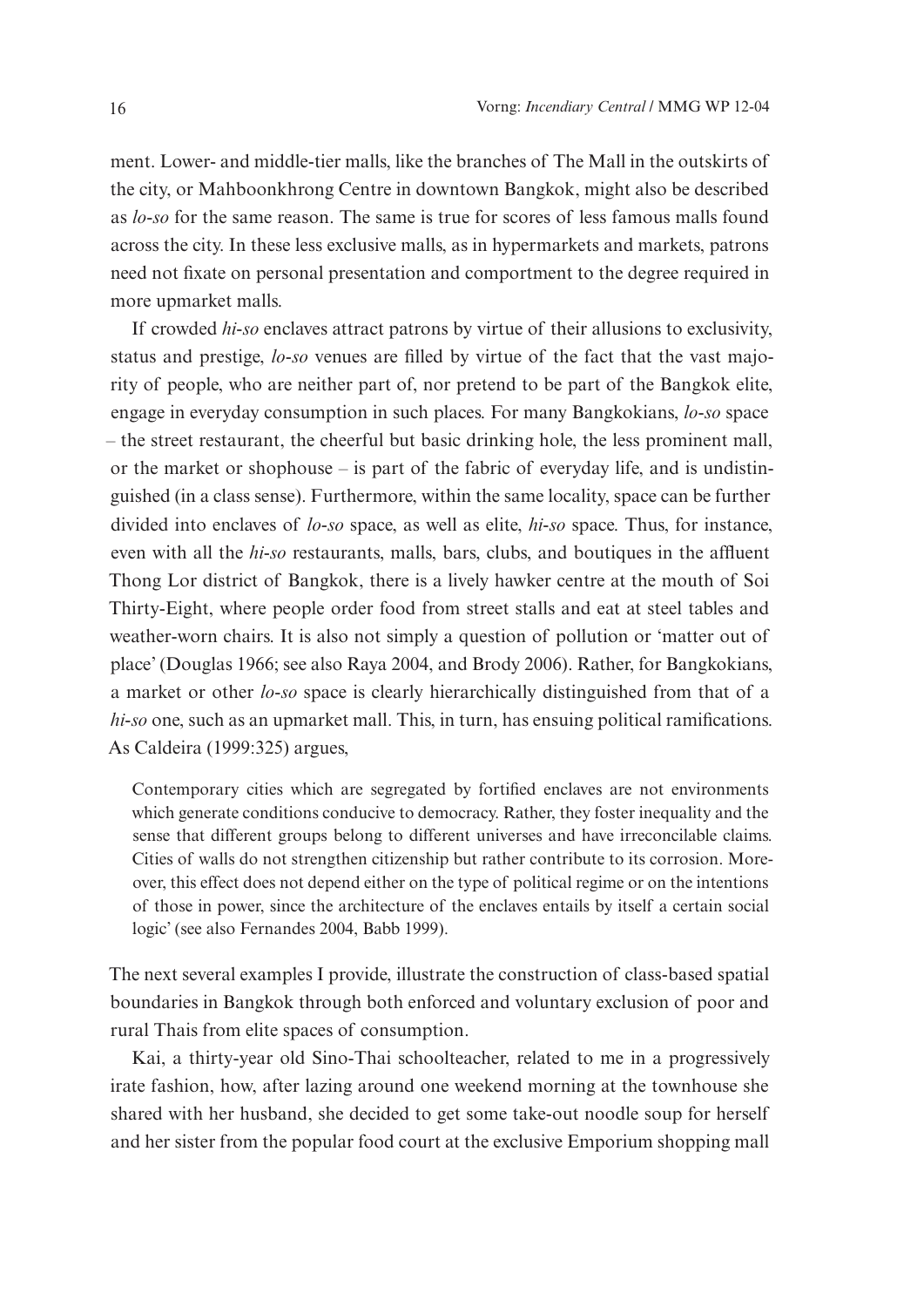in the Phrom Phong district of upper Sukhumvit. Real estate in the Sukhumvit area is amongst the most expensive in Bangkok and the residents of the many condominiums and apartments in the area comprise a considerable proportion of the shopping complex's target market. In addition, there are several elite international and prep schools in the area, providing for the educational needs of the children of wealthy Sukhumvit residents.

I had never seen Kai anything but immaculately presented. She embarked from home on that particular occasion, however, without dressing up, or even changing clothes, as she was only planning to 'pop in' to the store. As she wandered up to the entrance of the mall in shorts, a t-shirt, sandals, bare face, and undone hair, she was stopped by the guard, who simply stated that she could not enter (*'khao mai dai, khrap'*). She did a double take and told the guard that she came here all the time, and that her home was just down the road. Again, he only repeated that she could not enter. Frustrated, she pointed out the many people who were entering and leaving the complex who were dressed in exactly the same fashion. The only difference, she said to both the guard, and later, to me, was that they were *farang* (Europeans) or obviously Japanese or Chinese looking, whereas she herself was clearly a 'Thai' person (albeit of Sino-Thai background). She ended the story with the furious pronouncement that *'khon Thai chorp duu tuuk khon Thai'* ('Thais like to look down upon fellow Thais'). Noting Kai's casual appearance, her flip-flops and shorts and cosmeticfree face, the guard assumed she was of a lower class, and perhaps, a rural person. It was assumed that if she were a middle or upper class urbanite, she would most certainly dress as such, or at the very least, realise that she should not be entering a place like Emporium dressed in such a manner. An additional factor in the guard's decision to exclude her might have been her skin colour, which, although not particularly dark, was not particularly pale, either*.*

Kai's story is not at all an unusual one, and I heard of many similar incidents that provide evidence for a more or less 'unofficial' policy of exclusion' of such people from the most prestigious (and pretentious) malls, such as The Emporium. The complex was developed and is owned by The Mall Group, a retail empire founded by Supachai Umpujh, who manages the company with a core team of family members, and has his eldest daughter Supaluck at the helm.<sup>8</sup> It is promoted as 'Thailand's first

<sup>8</sup> The Mall Group is also responsible for Siam Paragon shopping complex, and the older 'The Mall' shopping complexes, of which there are seven located in and around the central Bangkok area, and another located in Khorat (Nakhon Ratchasima). Along with Central Group, their close competitor (which is also similarly owned and run by a close-knit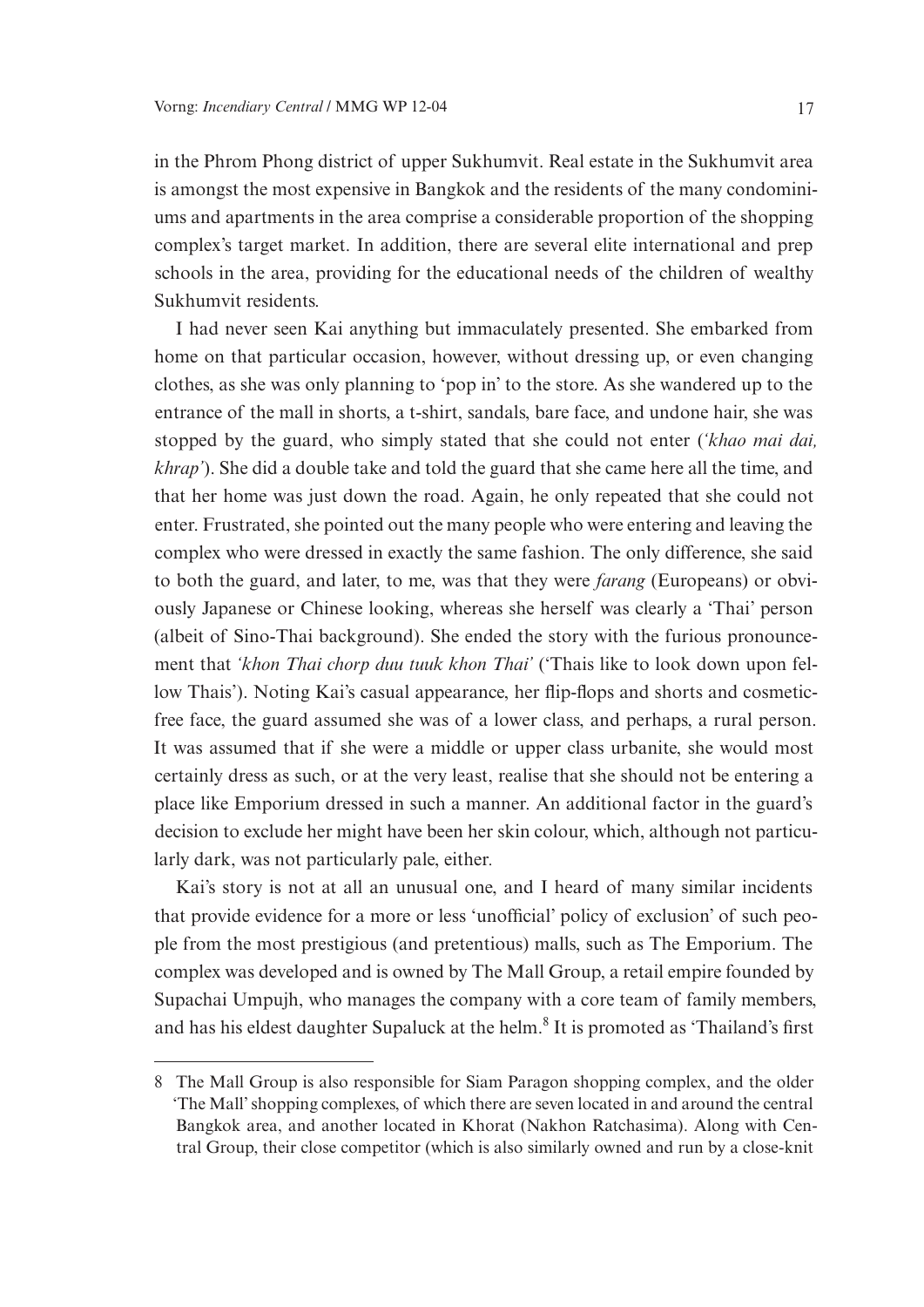luxurious fashion and lifestyle shopping complex'. Some of the stores inside the complex include: Cartier, Louis Vuitton, Chanel, Hermes, Versace, Rolex, Gucci, Prada, Guess, MNG, Calvin Klein, Shanghai Tang, DKNY, and Lacoste. Regular patrons of the complex tend to be working professionals with high disposable incomes, and wealthy, established families. The mall also boasts a strong client base in the prosperous expatriate community of Bangkok, as do other malls of the same tier, such as Siam Paragon, in the Pathumwan district, as well as CentralWorld Plaza. Before CentralWorld Plaza's partial destruction, the three together comprised a triumvirate of the most prestigious malls in Bangkok.

Kai's experience contrasts strikingly with that of Arun's, who is also Sino-Thai, but who has pale skin and markedly Chinese features. When I brought up the topic, he described his own debate with a friend who insisted that he had witnessed people being refused entry to the Emporium because of their appearance. Arun was sceptical, maintaining that he had gone to the Emporium numerous times in what he described as 'an old crumpled t-shirt, shorts, and flip-flops', and not been turned away. However, his friend pointed out, 'fair enough, but you're white and you have Chinese *ngo heng*,<sup>9</sup> but if someone who has Thai facial structure and is dark does that, they're not going to let them in'. Arun admitted that he was 'surprised that it would be a mall policy to turn away dark Thai people who wear scruffy shirts'. He later mused, 'now everything's pushed towards being skinny, white, and, foreign. Everything's about whitening cream…everything's about weight loss, and all the condos are about being Manhattan, or being Parisian; apparently it's no longer good enough to be Thai'.

Suda, an MBA student at the exclusive Assumption University (ABAC), was able to blend in at Siam Paragon and Emporium, although she also described such places as 'another society', where one must be conscious of one's appearance: 'well, if I go to a mall…say for instance if I go to Paragon, or Emporium, I wouldn't dress too ugly or poorly, if I went to a mall, like Paragon or Emporium, it's another society, so if I was dressed too shabbily, other people would look at me'. On that particular day, she was dressed in a good quality knit top, pants, and heels, all bought from a department store, and she explained, 'say if I'm dressed like this, then okay, I can go in'. Clearly, stereotypes of appearance have a significant role to play in how others

family group, the Chirathivats), the Mall Group is a leader in the lucrative Thai retail industry.

<sup>9</sup> Teo-Chiew Chinese word for 'facial structure'.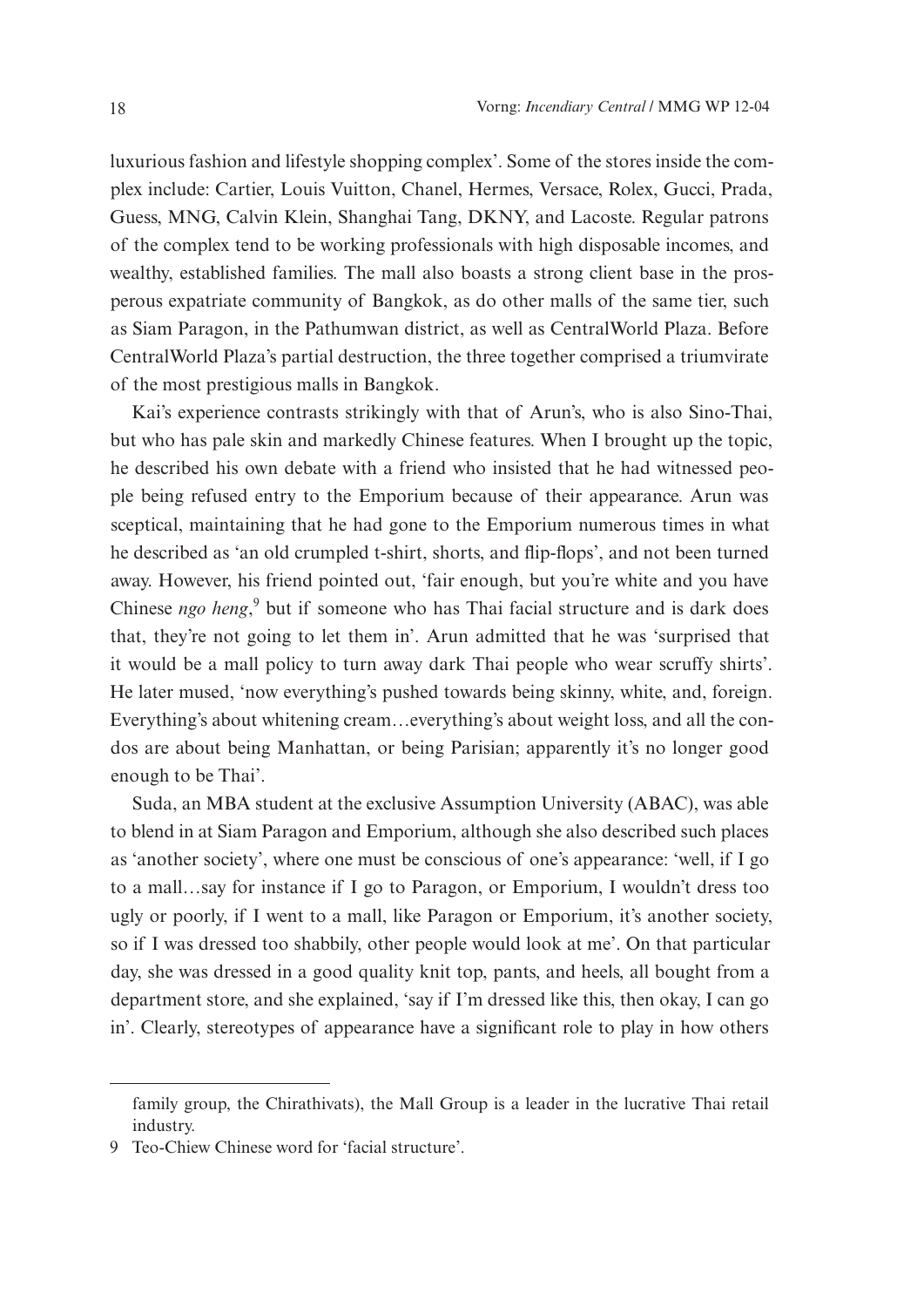perceive a given individual. Quite often, these stereotypes are strongly linked with the level of *thaana*, or financial status, a person is assumed to possess.

Needless to say, 'being Thai' within the context of Arun's remarks, as well of those of Kai's, is very much connected with being lower class, and poor. Such individuals are not only excluded from the Emporium, but also other elite spaces in Bangkok, especially if they also appear to be of rural origin. For the most part, however, security guards at exclusive malls and other elite spaces are saved the trouble of refusing entry to those who look as if they don't belong there. The very real possibility of being turned away, coupled with the sense of feeling out of place if one does make it past the guards, means that there are many who simply don't even make the attempt to go to these malls. This was typically phrased to me as, *'Mai klaa khao'*, which should be distinguished from the phrase *'mai yaak khao'* ('I don't want to enter'). *'Mai klaa khao'* denotes that the speaker is 'not brave enough', or does not 'dare', to enter. As one individual remarked, 'I know of some cases where people go past but don't actually dare step into the Paragon, because they find that it's too *hi-so*'. Obviously, money is a very real issue. Another person felt that Paragon was not his place because the things there were not what he'd normally buy, and that it is not necessary to spend so much on things. In contrast, he feels 'normal' when shopping at The Mall. However, The Mall and Robinson carry many of the same median-level brands and lines of merchandise – at the same prices – as Central, Paragon, and Emporium. Moreover, with the Thai predilection for *dern len* (walking around for fun), which does not have to involve spending money at all, the underlying cause behind why some people feel comfortable enough to *dern len* in Paragon and Central despite having low incomes, is arguably related more to anxiety about 'fitting in', especially as it relates to not possessing the external markers of class distinction required to blend in within such spaces.

Som's experiences are a good illustration of this. Som's husband was a nurse at St Louis, a well-known hospital in Bangkok. Originally from Buriram, in Isaan, Som had completed her education up until *por hok* (grade six), and was a housewife, although she was due to start a job sewing the day after our interview. Her motherin-law, with whom she and her husband and children live, had never felt Som to be good enough for her son, who has a university degree, albeit from a lower-tier institution. During our discussion, Som had commented:

I don't want to go to Central. It's full of people who dress nicely. At Lotus [a hypermarket], there are people who dress nicely and people who dress naturally, normal. I've been to Central a couple of times. They emphasise the way you dress, so I don't want to go.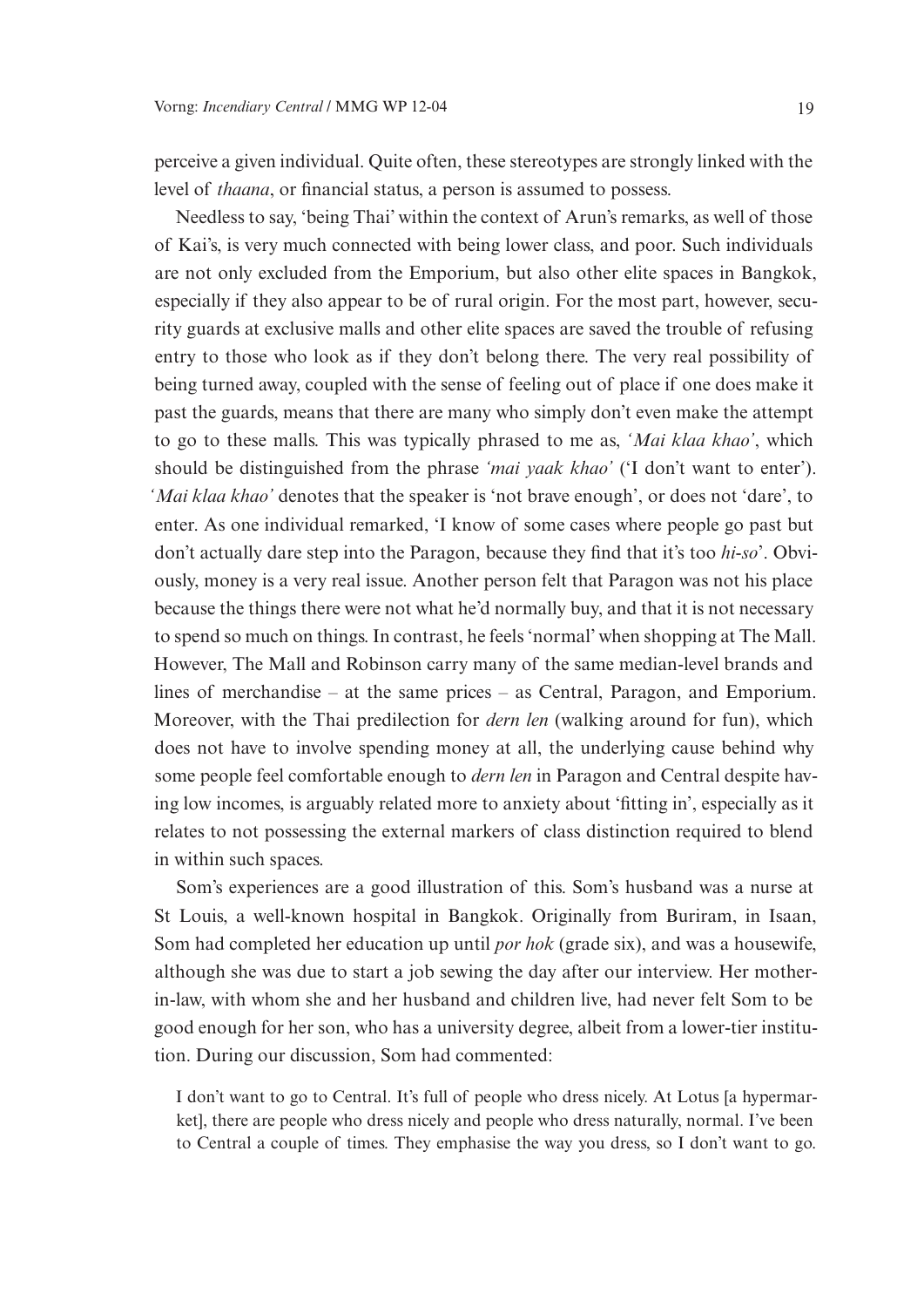The Central on Rama 3, it makes me feel inferior. I don't want to go. I don't want to go near there. At Robinson's [a lower-tier department store], it's normal. It's more comfortable than Central. If you go with the group that works in offices, they will dress well and you are just normal, with just jeans and a t-shirt. Then I'm embarrassed. I used to have a friend, whenever she goes out, she has to dress up fancy, to look like a person of a high status, but I'm not like that. Whatever is comfortable, I'll wear that.

True to her statement, when we met, Som was dressed plainly in a t-shirt and shorts, with rubber sandals and she wore her hair in a rough ponytail. Her face was free of makeup. Although she describes her style of dress as 'comfortable' (*sai sabai*), the above comments demonstrate that she feels judged by other people on the basis of her appearance. Thus, inside Central she feels 'inferior' (*toi*), and 'embarrassed' (*aai*).

I found similar views amongst other informants who were born outside of Bangkok, including a teacher, Aek, who was a graduate from Ramkhamhaeng University. His wife stayed at home to care for their baby daughter, and also sold lottery tickets for extra income. In response to my questions, he said that he had been with his family to Robinson department store a few times, but shook his head adamantly when I asked if he had ever been inside any one of the branches of Central, saying, *'mai klaa khao' (what does that mean?)*. Chaat had an identical attitude toward Siam Paragon. When I asked why, he answered, *'Sangkhom mai meuan kan'* ('It's a different society'). Chaat explained that his life in Bangkok, as a teacher, was worlds apart from his life in Samut Sakhon, where he lived with his wife and mother-in-law, who operated a local street booth selling such things as yellow 60<sup>th</sup> Anniversary tribute (to the King's ascension to the throne) shirts, and firecrackers. As he pointed out, a poorly dressed or obviously unfamiliar individual in *a hi-so* place would stand out as one of the minority (*'chon klum noi'*) amongst all the other patrons. As a result, they would 'be looked down upon' by others (*'dohn duu tuuk duay saai taa'*), who would 'stare at you from your head to the bottom of your feet' (*'mong tang tae sii sa jarot plaai thao'*), and wonder why you were dressed that way (*'thammai taeng tua yang nii'*). The experiences I have recounted here are by no means uncommon. In fact, this kind of spatial marginalisation is a major part of everyday life for Bangkok's poor and lower-middle classes, and something which endows an undeniable significance to the occupation of central Bangkok and the subsequent razing of one of the city's most upmarket shopping complexes.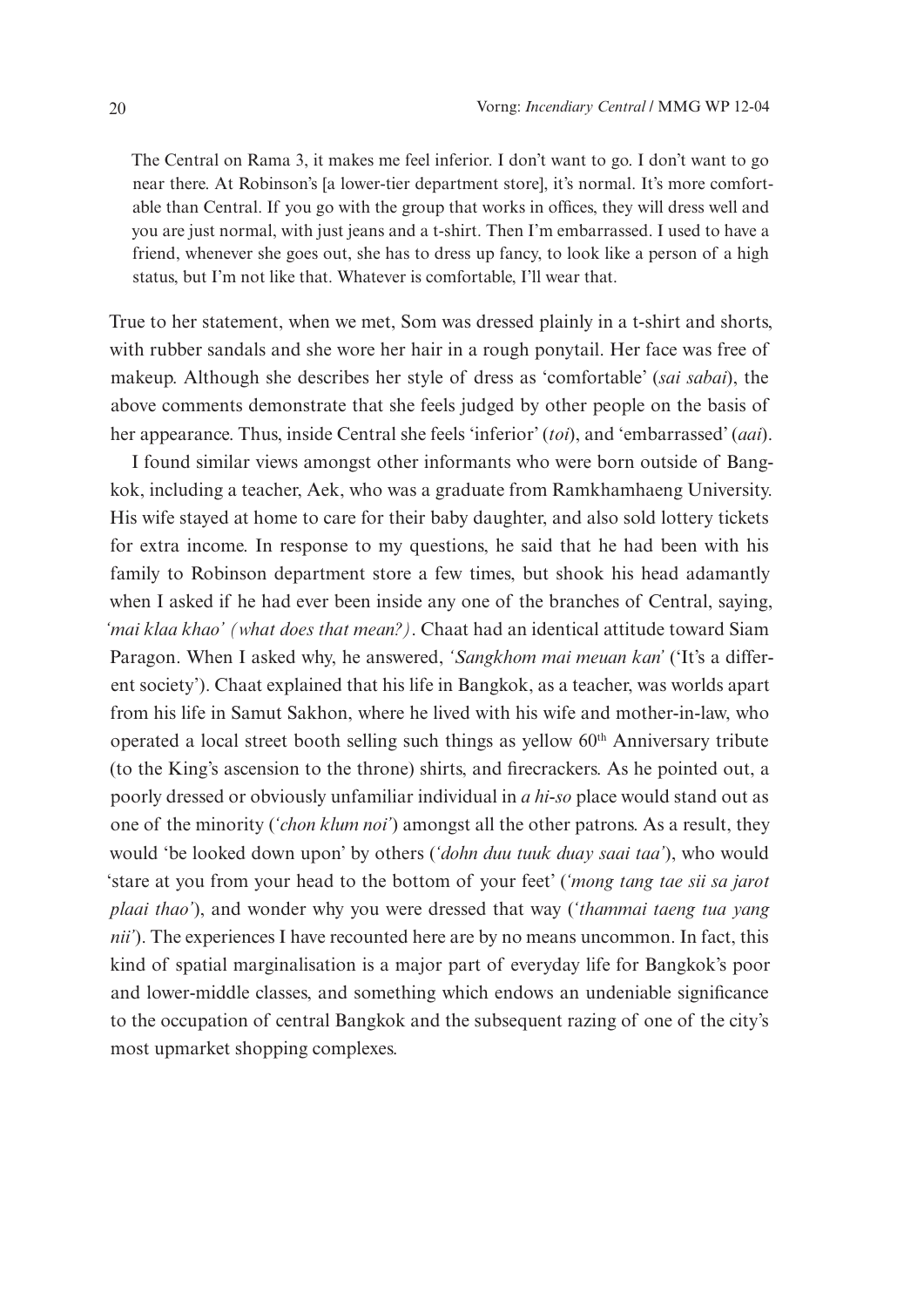# Conclusions

Although as the primate city, Bangkok has long been dominant, the recent changes brought about by the market economy have exacerbated an already hierarchical relationship between the city and the countryside, especially between Bangkok and the Isaan. Rural *baan nork* people, especially those from poverty-stricken Isaan, are positioned as patently inferior, within a cultural framework that values urban-generated status distinctions such as wealth and city-bred social refinement, as well as the traits stereotypically associated with these things, including a modern and cosmopolitan urban lifestyle, a white-collar profession, pale skin, and the central Thai language, among others. Clearly, the distinction between urban and rural Thai society – Bangkok and *baan nork* – is an undoubtedly potent social differentiator. Structural disparities underpin urban-rural differences, but as I have argued, these simultaneously generate, and reinforce, powerful and pervasive cultural conceptions of urban superiority and rural inferiority.

Hence, the 'breaching' of central Bangkok on the part of the Red Shirt movement, and its partial destruction upon the departure of the demonstrators, is merely an amplification of the symbolic significance of the everyday division of space in Bangkok and the – now literally – incendiary dynamics of this. Within this everyday division of space, shopping malls are not merely a playground for passive consumers caught up in the throes of global capitalism, or material representatives of the deterioration of high culture in favour of a vulgar mass culture. They are also not, as more positive discourses may depict, the modern progressive urban future. Neither can they be understood as globalised 'non-spaces' lacking distinctive characteristics in the Castellian sense (1996). Rather, I argue that they are the spatial foci of a matrix of physical and social boundaries, constructed and imposed by a variety of actors, which articulate the morass of conflicts – of which ethnic and class prejudices are a fundamental component – that rend Thai society and drive the political crisis.

As we have seen, many of those who comprise the economically disadvantaged constituents of the Red Shirt movement, are those who are typically kept out of 'high' elite spaces, or, alternatively, do not dare to enter them. Hence, recent events convey not only a powerful message of dissatisfaction and discontent by the Red Shirts, but also punctuate the important role of spatial politics within cities. The indication is that the urban and rural poor who are excluded from elite urban space – and concordantly, the vast share of benefits of Thailand's neoliberal marketization – are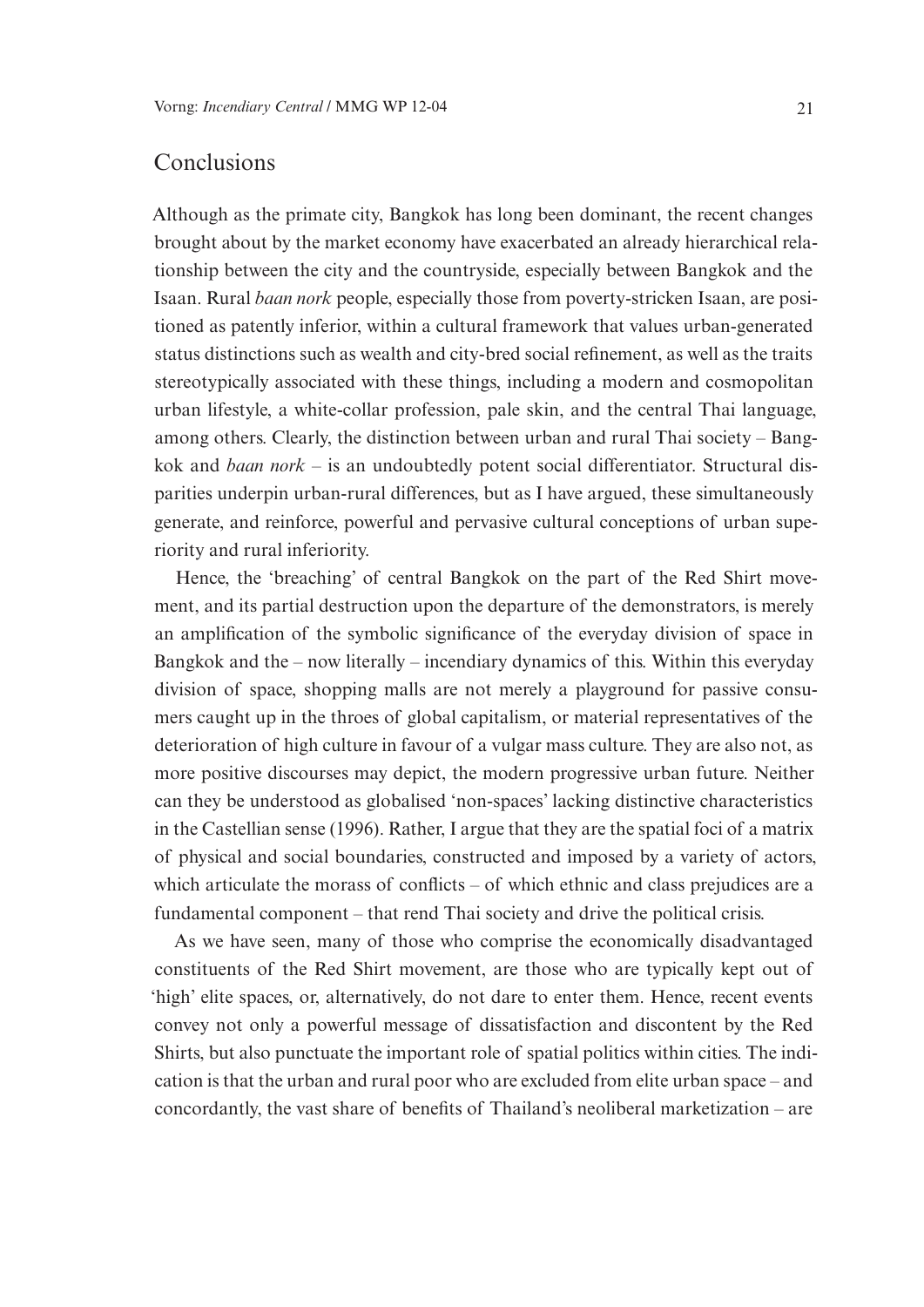no longer willing to be passive about their marginalization or their lack of a political voice.

However, I would argue that the notion of a 'rural-urban class divide' also serves to obscure the many other voices of those who are dissatisfied with the same social order, and who are caught in a struggle between the different elite factions vying for supremacy in the face of an uncertain future. In other words, one of the major difficulties with the urban-rural divide analysis, is that it does not always take into account the everyday challenges facing the supposedly comfortable middle class in Bangkok, nor does it consider exactly how complex and heterogeneous the middle class actually is. Research shows that the privileged and affluent 'urban middle class' that is usually represented in the popular and academic discourse, refers only to a very small upper-middle class group (Vorng 2009). The rest struggle economically, and the newest members of the middle class – the lower middle class – who make up the largest segment, are those who generally have rural origins themselves, but have managed to very recently move into lower-level white collar jobs in the city. Just to illustrate, there were newspaper reports that the size of the Red-shirt demonstrations swelled considerably on weekends and after working hours, indicating that many 'Bangkokians' had joined the protest. In short, both social class, and urban-rural divisions in Thailand are a lot more fluid than typically depicted.

Additionally, the resentments of the urban and rural lower and working classes are not the only factors driving the political turmoil. For many middle-class individuals in Bangkok, the contrast between the urban world and the rural world was often framed in terms of societal competition (*kaan khaeng khan*). For those who aspire towards upward mobility, the very fact that there are so many others in the same position makes the process of acquiring the wealth, connections, and prestige that are essential to enhancing social status quite challenging. An additional sense of injustice arises from the privileges and entitlements accorded to individuals with wealth and influence, whose actions are not limited by the bounds of the law. It should be noted that this has strong parallels with the Red Shirts' criticisms of the elite classes. However, on the part of the middle class, the most charged discourses centre on public figures such as Thaksin, who are seen to represent the cronyism and corruption that are causing the decay of Thai society. Within this system, those in positions of power and influence are able to manipulate the patronage system to successfully serve their own interests, often at the great disadvantage of others. In this light, it is not entirely unsurprising that these frustrations have been instrumental in the political mobilisation of both the lower *and* the middle class.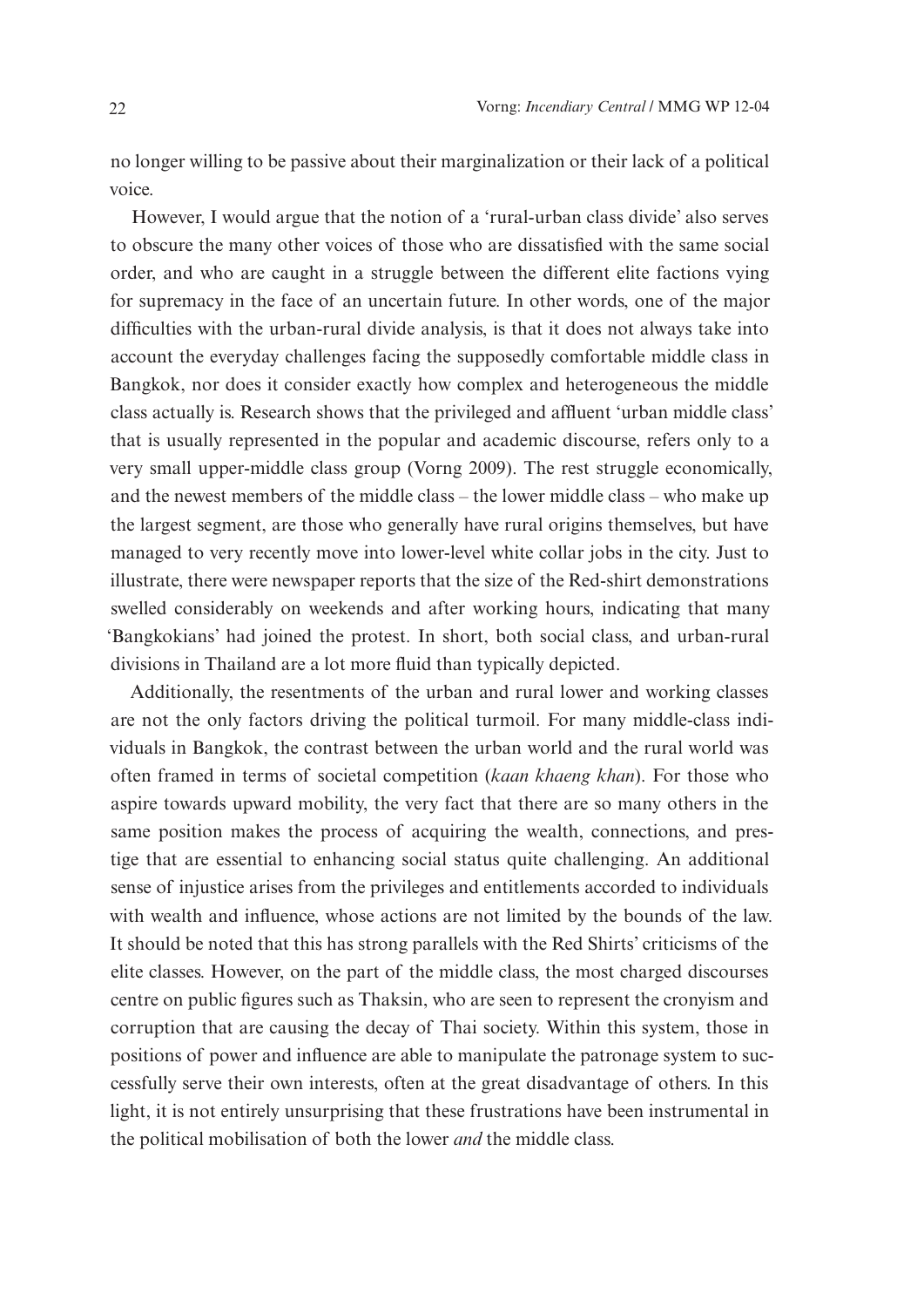The evidence from Bangkok illuminates the inextricable linkages between power, space, and social life. And, as more of the world becomes urbanized, it flags a need for increased anthropological attention towards the mutual constitution of social space and relations of economic and cultural inequity. The recent tumultuous events in the Thai capital suggest that the investigation of such processes have implications that reverberate outside of the anthropological investigation of space and place, as well as discussions of cities and urban society, toward broader overarching questions concerning the unjust distribution of power and the intense political struggles that follow. Nevertheless, the more the urban middle class and the rural working class direct their frustrations at one another in this conflict, the less attention they channel into reforming the unjust social system in which they are all embedded. In essence, until both the 'yellows' and 'reds' realise that there are issues of common interest, which are much deeper than those that divide them, political unrest looks set to continue in Thailand.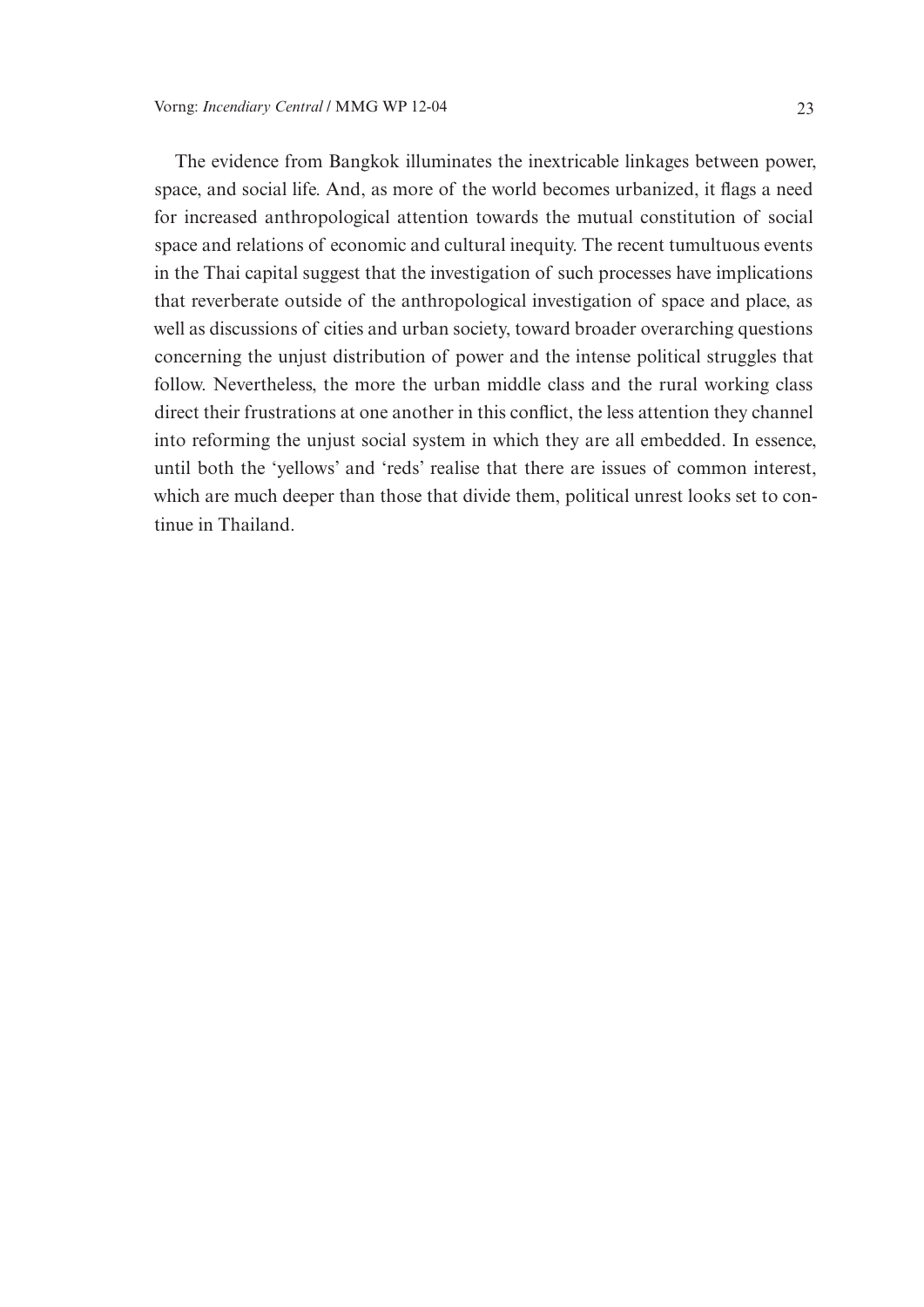# Appendix



Image A: CentralWorld Plaza in flames, May 19, 2010. Adrees Latif, Reuters.



Image B: ASTV cartoon featuring the Red Shirts as a herd of buffaloes invading the streets of Bangkok published on March 29, 2010.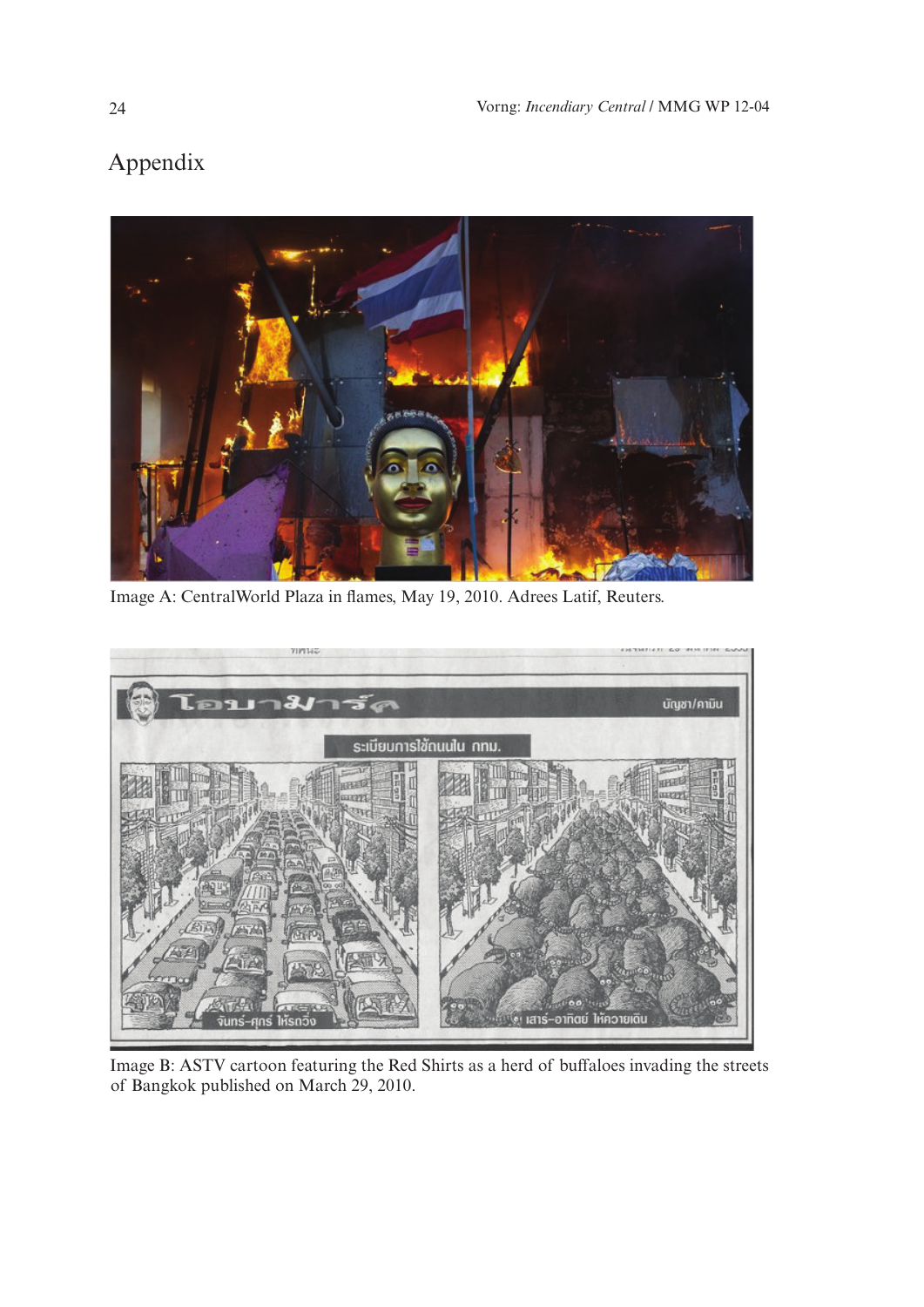### References

- Akin Rabibhadana. 1979. The Organization of Thai Society in the Early Bangkok Period, 1782-1873. In *Modern Thai Politics: From Village to Nation*, edited by C. D. Neher. Cambridge, Mass.: Schenkman Publishing Company.
- Askew, Marc. 2002. *Bangkok: Place, Practice and Representation*. London: Routledge.
- Babb, Florence E. 1999. 'Managua Is Nicaragua' The Making of a Neoliberal City. *City and Society* 11(1-2): 27-48.
- Bourdieu, Pierre. 1984. *Distinction: A Social Critique of the Judgment of Taste. Translated by Richard Nice*. London: Routledge & Kegan Paul.
- Brody, Alyson. 2006. The Cleaners You Aren't Meant to See: Order, Hygiene and Everyday Politics in a Bangkok Shopping Mall. *Antipode* 38(5): 534-556.
- Caldeira, Teresa. 1999. Fortified Enclaves: The New Urban Segregation. In *Theorising the City: The Urban Anthropology Reader*, edited by S. Low. New Brunswick: Rutgers University Press.
- Davis, Richard. 1984. *Muang Metaphysics: A Study of Northern Thai Myth and Ritual*. Bangkok: Pandora.
- Dhiravegin, Likhit. 1990. The Emergence of a New Politically Conscious Middle Class: A Challenge to the Bureaucratic Polity? In *Development, Modernisation, and Tradition in Southeast Asia: Lessons from Thailand*, edited by R. Pinit and U. Kyaw Than. Bangkok: Mahidol University.
- Douglas, Mary. 1966. *Purity and Danger: An Analysis of Concepts of Pollution and Taboo*. New York: Praeger.
- Falzon, Mark Anthony. 2003. 'Bombay, Our Cultural Heart': Rethinking the relation between homeland and diaspora. *Ethnic and Racial Studies* 26(4): 662-683.
- Fernandes, Leela. 2004. The Politics of Forgetting: Class Politics, State Power and the Restructuring of Urban Space in India. *Urban Studies* 41(12): 2415-2430.
- Hewison, Kevin. 1989. *Power and Politics in Thailand: Essays in Political Economy*. Manila: Journal of Contemporary Asia Publishers.
- Leisch, Harald 2002. Gated communities in Indonesia. *Cities* 19(5): 341-350.
- Loos, Tamara. 2006. *Subject Siam: Family, Law, and Colonial Modernity in Thailand*. Ithaca: Cornell University Press.
- Low, Setha. (ed.) 1999. *Theorising the City: The Urban Anthropology Reader*. New Brunswick: Rutgers University Press.
- Miller, Terry. 2005. From Country Hick to Rural Hip: A New Identity Through Music for Northeast Thailand. *Asian Music* 36(2): 96-106.
- Mills, Mary Beth. 1999. *Thai Women in the Global Labor Force: Consuming Desire, Contested Selves*. New Brunswick: Rutgers University Press.
- Ockey, James. 2009. Thailand in 2008: Democracy and Street Politics. *Southeast Asian Affairs*. pp. 315-333.
- O'Connor, Richard. 1988. The Dialectic of Hierarchy and Community in Urban Thai Culture. In *Urban Society in Southeast Asia, Volume Two: Political and Cultural Issues*, edited by G. H. Krausse. Hong Kong: Asian Research Service.
- Pongpaichit, Pasuk and Baker, Chris. 2000. *Thailand's Crisis*. Singapore and Copenhagen: Institute of Southeast Asian Studies and NIAS.